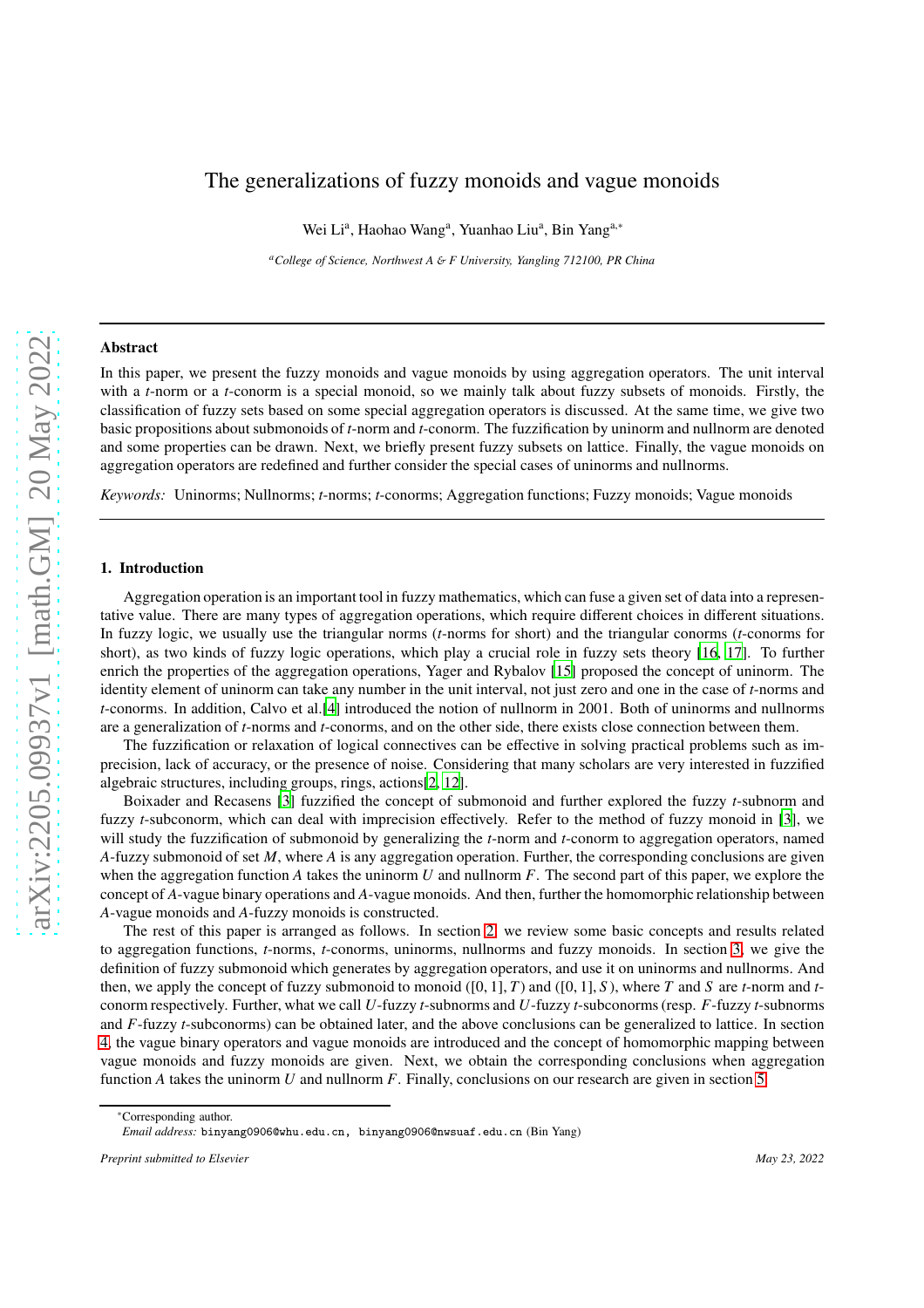# <span id="page-1-0"></span>2. Preliminaries

In this section, we briefly recall some fundamental concepts and definitions about aggregation operations, such as *t*-norms, *t*-conorms, uninorms and nullnorms, which shall be needed in the sequel.

**Definition 2.1.** A function  $H : [0, 1]^n \to [0, 1]$  is a *n*-ary aggregation operation, which satisfies the following conditions:

(1)  $A(0, 0, \dots, 0) = 0$  and  $A(1, 1, \dots, 1) = 1$ ; (2) If  $x_i \leq y$  for all  $i \in \{1, 2, \dots, n\}$ , then

 $A(x_1, \dots, x_{i-1}, x_i, x_{i+1}, \dots, x_n) \leq A(x_1, \dots, x_{i-1}, y, x_{i+1}, \dots, x_n).$ 

For more details about aggregate functions, please refer to [\[1](#page-19-7), [6](#page-19-8), [9](#page-19-9)].

**Definition 2.2.** [\[8\]](#page-19-10) A *t*-norm is a binary operation  $T : [0, 1]^2 \rightarrow [0, 1]$ , for all  $x, y, z \in [0, 1]$ , which satisfies the following conditions:

- (1)  $T(x, y) = T(y, x);$
- (2) *T*(*T*(*x*, *y*),*z*) = *T*(*x*, *T*(*y*,*z*));
- (3) *T* is non-decreasing in each argument;
- (4)  $T(x, 1) = x$ .

Example 2.1. [\[8\]](#page-19-10) The following shows several common *t*-norms:

- Minimum:  $T_M(x, y) = \min(x, y)$ ;
- Product:  $T_P(x, y) = xy$ ;
- Łukasiewicz *t*-norm:  $T_L(x, y) = \max(x + y 1, 0)$
- Drastic product:  $T_D(x, y) = \begin{cases} 1 & \text{if } D(D) \leq D(D) \end{cases}$  $\overline{\mathcal{L}}$ 0 *if*  $x, y \in [0, 1)$ , min(*x*, *y*) *otherwise*.

**Definition 2.3.** [\[8](#page-19-10)] A *t*-conorm is a binary operation  $S : [0, 1]^2 \rightarrow [0, 1]$ , for all  $x, y, z \in [0, 1]$ , which satisfies the following conditions:

(1)  $S(x, y) = S(y, x);$ 

- (2)  $S(S(x, y), z) = S(x, S(y, z));$
- (3) *S* is non-decreasing in each argument;
- (4)  $S(x, 0) = x$ .

Example 2.2. [\[8\]](#page-19-10) The following shows several common *t*-conorms:

- Maximum:  $S_M(x, y) = \max(x, y)$ ;
- Probabilistic sum:  $S_P(x, y) = x + y xy$ ;
- Łukasiewicz *t*-conorm:  $S_L(x, y) = min(x + y, 1);$
- Drastic sum:  $S_D(x, y) = \begin{cases}$  $\overline{\mathcal{L}}$ 1 *if*  $x, y \in (0, 1]$ , max(*x*, *y*) *otherwise*.

**Definition 2.4.** [\[8](#page-19-10)] An element  $x \in [0, 1]$  is called an idempotent element for a *t*-norm *T* (resp. *t*-conorm *S*) if and only if  $T(x, x) = x$  (resp.  $S(x, x) = x$ ). 0 and 1 which are idempotent elements for *T* and *S*, respectively, called trivial idempotent elements of *T* and *S* , the rest are non-trivial idempotent element of *T* and *S* . The set of idempotent elements of *T* (resp. *S*) is noted as  $Ide(T)$  (resp.  $Ide(S)$ ).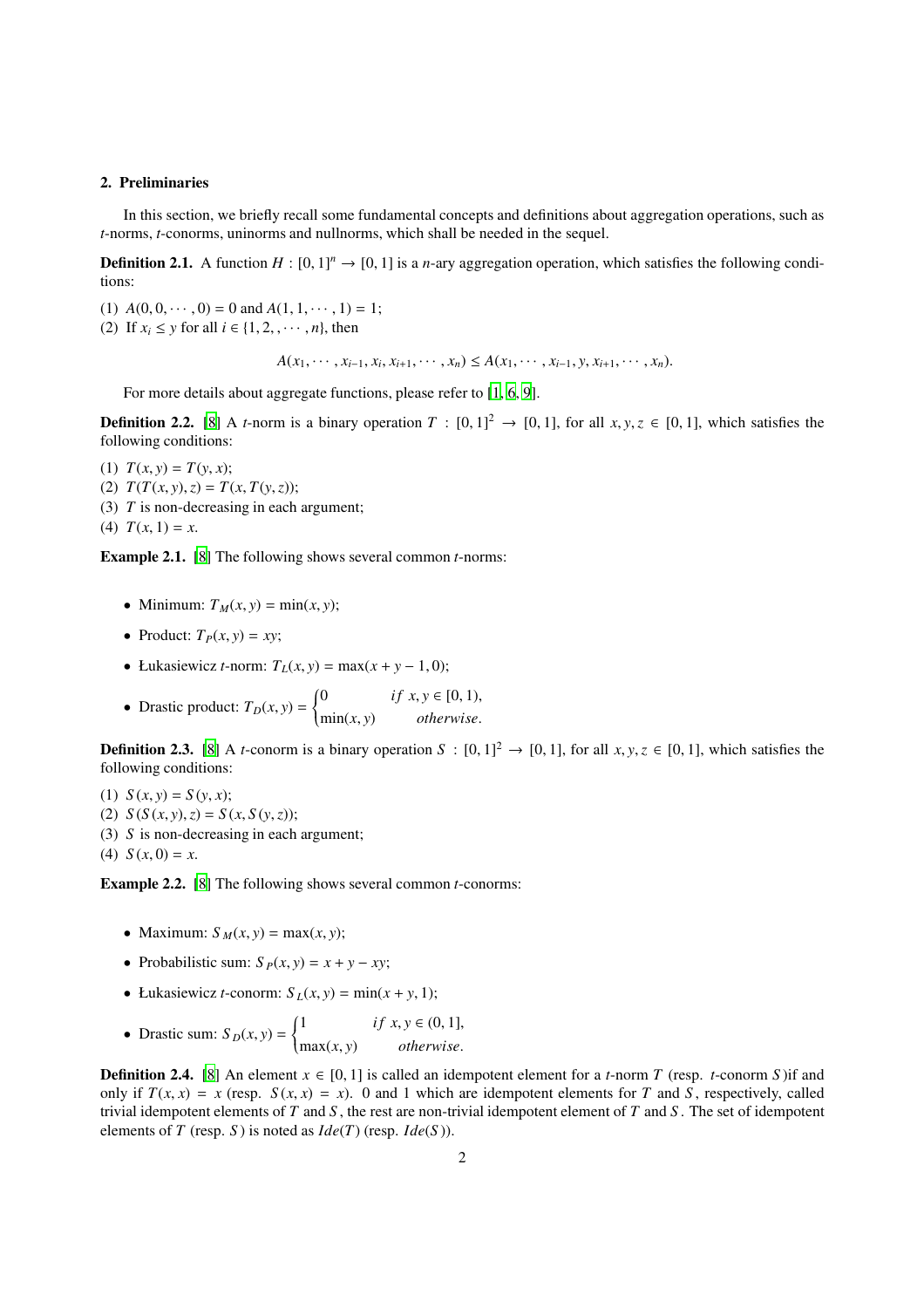**Remark 2.1.** A continuous *t*-norm *T* (resp. *t*-conorm *S*) is Archimedean if and only if  $Ide(T) = \{0, 1\}$  (resp.  $Ide(S) =$  $\{0, 1\}.$ 

**Example 2.3.** Notice  $T_L$ ,  $T_P$  are Archimedean *t*-norm, and  $T_M$  is not.

Proposition 2.1. *[\[8](#page-19-10)] A continuous t-norm T is Archimedean if and only if there exists a continuous and strictly decreasing function*  $f : [0, 1] \rightarrow [0, \infty]$  *with*  $f(1) = 0$  *such that* 

$$
T(x, y) = f^{[-1]}(f(x) + f(y)),
$$

*where*  $f^{[-1]}$  *is the pseudo inverse of f, denoted by* 

$$
f^{[-1]}(x) = \begin{cases} f^{-1}(x), & if \ x \in [0, f(0)], \\ 0, & otherwise. \end{cases}
$$

*f is an additive generator of T and two additive generators of the same t-norm di*ff*er only by a positive constant multiple.*

Proposition 2.2. *[\[8](#page-19-10)] A continuous t-conorm S is Archimedean if and only if there exists a continuous and strictly decreasing function g* :  $[0, 1] \rightarrow [0, \infty]$  *with g*(0) = 0 *such that* 

$$
S(x, y) = g^{[-1]}(g(x) + g(y)),
$$

*where*  $g^{[-1]}$  *is the pseudo inverse of g, denoted by* 

$$
g^{[-1]}(x) = \begin{cases} g^{-1}(x), & \text{if } x \in [0, g(1)], \\ 1, & \text{otherwise.} \end{cases}
$$

*g is an additive generator of S and two additive generators of the same t-conorm di*ff*er only by a positive constant multiple.*

**Definition 2.5.** [\[15\]](#page-19-2) A uninorm is a binary function  $U : [0, 1]^2 \rightarrow [0, 1]$ , for all  $x, y, z \in [0, 1]$ , which satisfies the following conditions :

(U1)  $U(x, y) = U(y, x);$ 

(U2)  $U(U(x, y), z) = U(x, U(y, z));$ 

(U3) *U* is non-decreasing in each argument;

(U4)  $U(x, e) = x, e \in [0, 1].$ 

**Remark 2.2.** In particular, a uninorm is a *t*-norm when  $e = 1$  and a *t*-conorm when  $e = 0$ . For any  $e \in (0, 1)$ , uninorm is equivalent to a *t*-norm in  $[0, e]^2$ , a *t*-conorm in  $[e, 1]^2$ , and its values in  $A(e) = [0, e) \times (e, 1] \cup (e, 1] \times [0, e)$  have the following form:

$$
\min(x, y) \leq U(x, y) \leq \max(x, y).
$$

**Remark 2.3.** A uninorm *U* is called conjunctive if  $U(1,0) = 0$  and disjunctive if  $U(1,0) = 1$ . A conjunctive (resp. disjunctive) uninorm *U* is said to be locally internal on the boundary if it satisfies  $U(1, x) \in \{1, x\}$  (resp.  $U(0, x) \in \{0, x\}$  for all  $x \in [0, 1]$ . In addition, several common classes of uninorms are shown below.

- $\mathcal{U}_{min}$ ,  $\mathcal{U}_{max}$ : those given by minimum and maximum in  $A(e)$ , respectively.
- $\mathcal{U}_{ide}$ :  $U(x, x) = x$  for all  $x \in [0, 1]$ .
- $\mathcal{U}_{rep}$ : those that have an additive generator.
- $\mathscr{U}_{\text{cos}}$ : Continuous in the open square  $(0, 1)^2$ .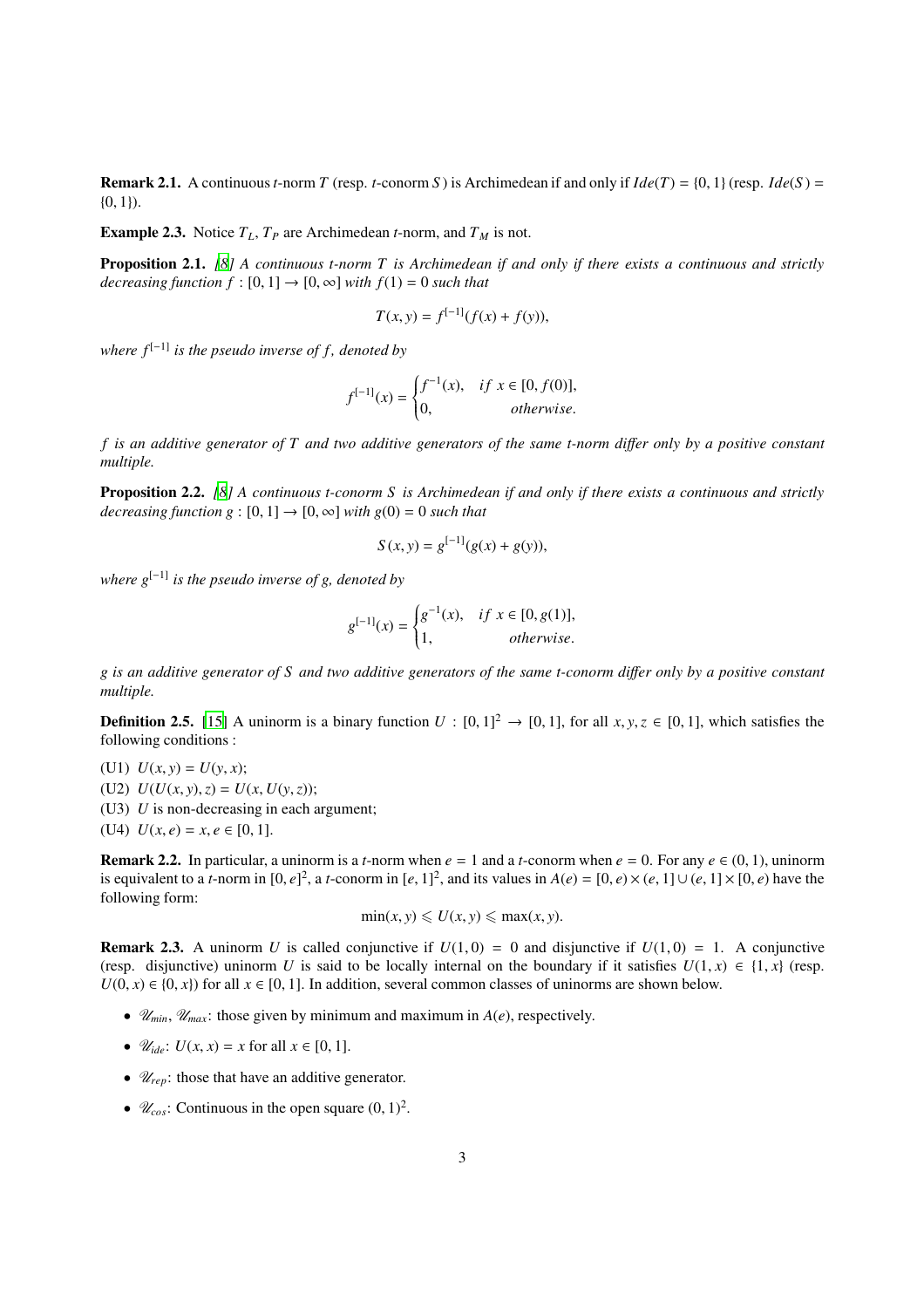**Theorem 2.1.** *[\[5\]](#page-19-11)* Let  $U : [0, 1]^2 \rightarrow [0, 1]$  *be a uninorm with identity element e*  $\in (0, 1)$ *. Then the sections*  $x \rightarrow$  $U(x, 1)$  *and*  $x \hookrightarrow U(x, 0)$  *are continuous in each point except perhaps for e if and only if U is given by one of the following formulas.*

(1) *If*  $U(0, 1) = 0$ *, then* 

$$
U(x, y) = \begin{cases} eT(\frac{x}{e}, \frac{y}{e}), & if(x, y) \in [0, e]^2, \\ e + (1 - e)S(\frac{x - e}{1 - e}, \frac{y - e}{1 - e}), & if(x, y) \in [e, 1]^2, \\ \min(x, y), & if(x, y) \in A(e). \end{cases}
$$

*The set of uninorms as above will be denoted by*  $\mathcal{U}_{min}$ *.* 

(2) If  $U(0, 1) = 1$ , then  $\mathcal{U}_{max}$  has the same structure by changing minimum by maximum in  $A(e)$ .

**Theorem 2.2.** [\[13\]](#page-19-12) *U* is an idempotent uninorm with identity element  $e \in [0,1]$  if and only if there exists a non*increasing function g* :  $[0, 1] \rightarrow [0, 1]$ *, symmetric with respect to the main diagonal, with g(e)* = *e, such that* 

$$
U(x, y) = \begin{cases} \min(x, y), & \text{if } y < g(x) \text{ or } (y = g(x) \text{ and } x < g(g(x))).\\ \max(x, y), & \text{if } y > g(x) \text{ or } (y = g(x) \text{ and } x > g(g(x))).\\ \min(x, y) \text{ or } \max(x, y), & \text{if } y = g(x) \text{ and } x = g(g(x)). \end{cases}
$$

being commutative in the points  $(x, y)$  such that  $y = g(x)$  with  $x = g(g(x))$ .

**Theorem 2.3.** [\[5\]](#page-19-11) A binary operation  $U : [0, 1]^2 \rightarrow [0, 1]$  is a representable uninorm if and only if there exists a *continuous strictly increasing function*  $h : [0, 1] \to [-\infty, +\infty]$  *<i>with*  $h(0) = -\infty$ *,*  $h(e) = 0$  ( $e \in (0, 1)$ ) and  $h(1) = +\infty$ *such that*

$$
U(x, y) = h^{-1}(h(x) + h(y)),
$$

*for all*  $(x, y)$  ∈  $[0, 1]^2 \setminus \{(0, 1), (1, 0)\}$  *and*  $U(0, 1) = U(1, 0)$  ∈  $\{0, 1\}$ *. The function h is usually called an additive generator of U.*

**Theorem 2.4.** [\[7](#page-19-13), [14](#page-19-14)] Let U be a uninorm continuous in  $(0, 1)^2$  with identity element  $e \in (0, 1)$ . Then either one of *the following cases is satisfied.*

*(a)* There exist  $u \in [0, e]$ ,  $\lambda \in [0, u]$ , two continuous t-norms  $T_1$  and  $T_2$  and a representable uninorm R such that *U can be represented as*

<span id="page-3-0"></span>
$$
U(x,y) = \begin{cases} \lambda T_1(\frac{x}{\lambda}, \frac{y}{\lambda}), & \text{if } x, y \in [0, \lambda].\\ \lambda + (u - \lambda)T_2(\frac{x - \lambda}{u - \lambda}, \frac{y - \lambda}{u - \lambda}), & \text{if } x, y \in [\lambda, u].\\ u + (1 - u)R(\frac{x - u}{1 - u}, \frac{y - u}{1 - u}), & \text{if } x, y \in [u, 1].\\ 1, & \text{if } \min(x, y) \in (\lambda, 1] \text{ and } \max(x, y) = 1.\\ \lambda \text{ or } 1, & \text{if } f(x, y) \in \{(\lambda, 1), (1, \lambda)\}.\\ \min(x, y), & \text{elsewhere.} \end{cases} \tag{1}
$$

*(b)* There exist  $v \in (e, 1]$ ,  $\omega \in [v, 1]$ , two continuous t-conorms S<sub>1</sub> and S<sub>2</sub> and a representable uninorm R such that *U can be represented as*

<span id="page-3-1"></span>
$$
U(x, y) = \begin{cases} vR(\frac{x}{v}, \frac{y}{v}), & \text{if } x, y \in [0, v]. \\ v + (\omega - v)S_1(\frac{x - v}{\omega - v}, \frac{y - v}{\omega - v}), & \text{if } x, y \in [v, \omega]. \\ \omega + (1 - \omega)S_2(\frac{x - \omega}{1 - \omega}, \frac{y - \omega}{1 - \omega}), & \text{if } x, y \in [\omega, 1]. \\ 0, & \text{if } \max(x, y) \in [0, \omega) \text{ and } \min(x, y) = 0. \\ \omega \text{ or } 0, & \text{if } (x, y) \in \{(0, \omega), (\omega, 0)\}. \\ \max(x, y), & \text{elsewhere.} \end{cases}
$$
(2)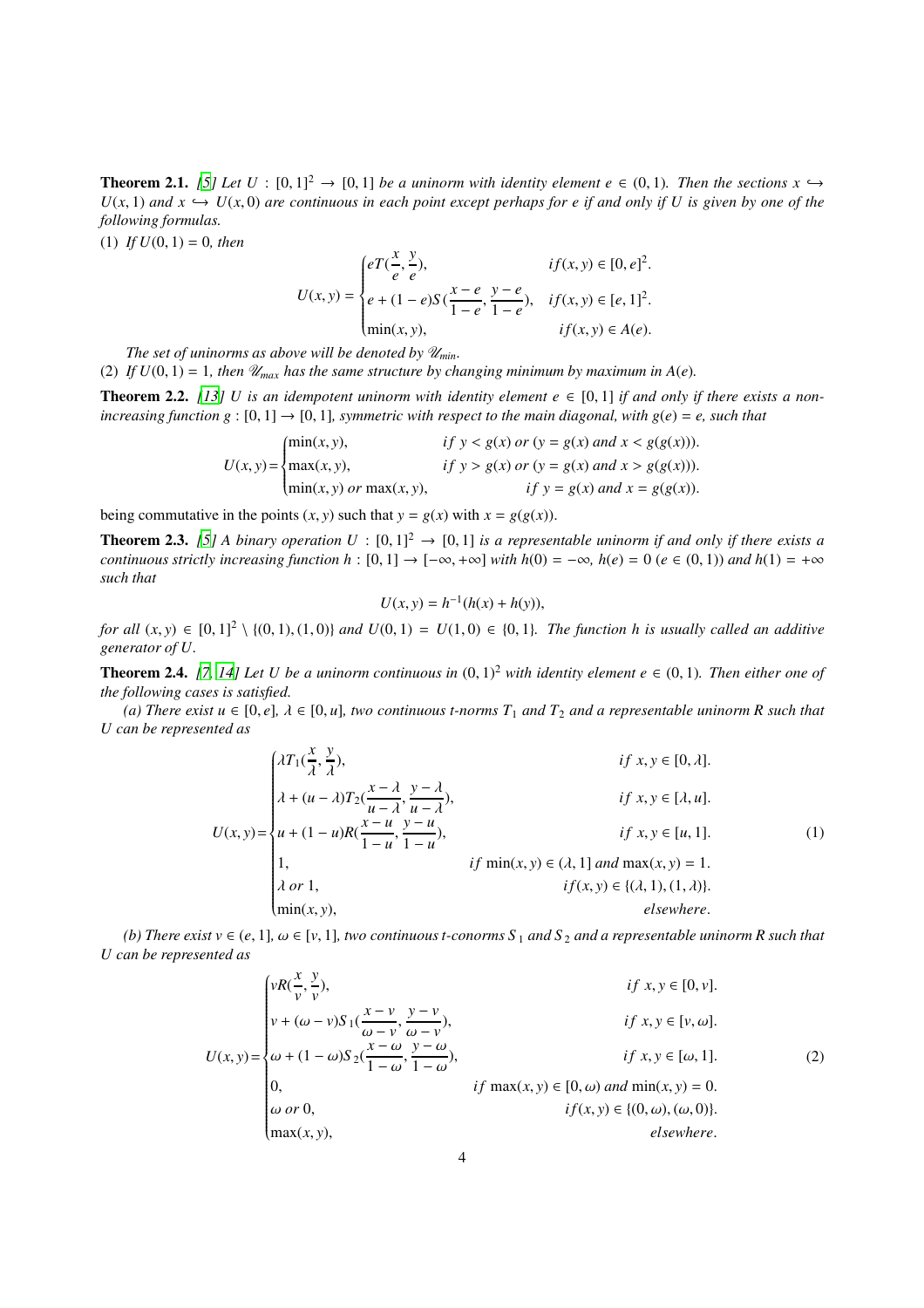$\mathcal{U}_{cos}$  is used to denote the class of all uninorms continuous in  $(0, 1)^2$ . A uninorm as in [\(1\)](#page-3-0) will be defined by  $U = \langle T_1, \lambda, T_2, u, (R, e) \rangle_{cos, min}$ ,  $\mathcal{U}_{cos, min}$  for short. Similarly, a uninorm as in [\(2\)](#page-3-1) will be defined by

$$
U \equiv \langle (R, e), v, S_1, \omega, S_2 \rangle_{cos,max}, \mathscr{U}_{cos,max}
$$

for short.

**Definition 2.6.** [\[4,](#page-19-3) [10\]](#page-19-15) A nullnorm is a binary function  $F : [0, 1]^2 \rightarrow [0, 1]$ , for all  $x, y, z \in [0, 1]$ , which satisfies the following conditions:

- (F1)  $F(x, y) = F(y, x);$
- (F2)  $F(F(x, y), z) = F(x, F(y, z));$
- (F3) *F* is non-decreasing in each place;
- (F4) There exists an absorbing element  $k \in [0, 1]$ ,  $F(k, x) = k$  and the following statements hold.
	- (i)  $F(0, x) = x$  for all  $x \leq k$ ;
	- (ii)  $F(1, x) = x$  for all  $x \ge k$ .

In general,  $k$  is always given by  $F(0, 1)$ .

Denote *X* as the universe, then a fuzzy subset *A* of *X* can be represented as  $\mu_A : X \to [0, 1]$ , where for any  $x \in X$ ,  $\mu_A(x)$  is denoted as the membership function of *x* in fuzzy set *A*. The family of all fuzzy sets of *X* will be defined as  $\mathscr{F}(X)$ . Further, let *L* be a nonempty poset, then  $(L; \wedge, \vee)$  is called a lattice, if  $x \wedge y$  and  $x \vee y$  always exist for all  $x, y \in L$ , where the join and meet operations are denoted by " $\vee$ " and " $\wedge$ " in *L*, respectively. Then the concept of fuzzy subset on *L* will be given.

**Definition 2.7.** Let  $(L, \wedge, \vee)$  be a lattice. A fuzzy subset A of L can be represented as follows:

$$
\mu_A: L \to [0,1],
$$

where for any  $x \in L$ ,  $\mu_A(x)$  is denoted as the membership function of *x* in fuzzy set *A*. The family of all fuzzy sets of *L* will be defined as  $\mathscr{F}(L)$ .

**Definition 2.8.** [\[3\]](#page-19-6) A monoid  $(H, *)$  consists of a set *H* with a binary operation  $* : H^2 \to H$ , which has identity element and associativity.

<span id="page-4-1"></span>**Definition 2.9.** [\[3](#page-19-6), [12](#page-19-5)] Let  $(H, *)$  be a monoid with identity element  $e, T$  a *t*-norm and  $\sigma$  a fuzzy subset of *H*. Then  $\sigma$ is a *T*-fuzzy submonoid of *H* is equivalent to the following conditions.

- $T(\sigma(a), \sigma(b)) \leq \sigma(a * b)$   $\forall a, b \in H$ .
- $\bullet \ \sigma(e) = 1.$

#### <span id="page-4-0"></span>3. The generalization of fuzzy submonoid

#### *3.1. A-fuzzy submonoid*

Refer to the Definition [2.9,](#page-4-1) we propose the concept of fuzzy submonoid based on aggregation operator *A*.

**Definition 3.1.** Let *A* be an aggregation operator,  $(M, \circ)$  a monoid with identity element *e* and  $\sigma$  a fuzzy subset of M. Then  $\sigma$  is a *A*-fuzzy submonoid of *M* if and only if  $\sigma$  satisfies the following two conditions:

(1)  $A(\sigma(x_1), \cdots, \sigma(x_n)) \leq \sigma(x_1 \circ \cdots \circ x_n), \forall x_1, \cdots, x_n \in M;$ (2)  $\sigma(e) = 1$ .

**Proposition 3.1.** *Let*  $(M, \circ)$  *be a monoid and*  $\sigma$  *an A-fuzzy submonoid of M. Then the core H of*  $\sigma$  *(i.e., the set of elements x in M such that*  $\sigma(x) = 1$ *) is a submonoid of M.*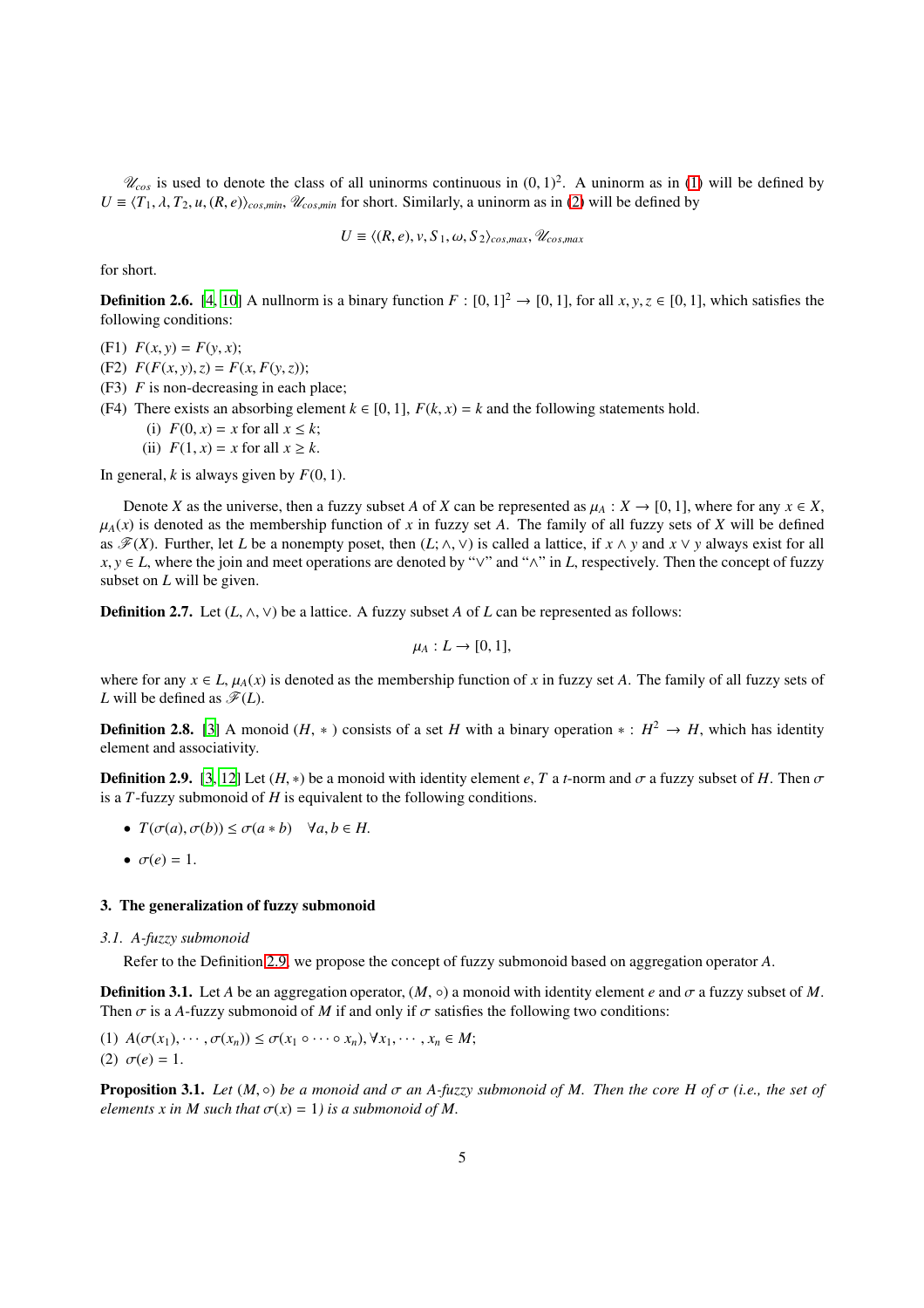*Proof.* The identity element of *H* obviously existed and the associativity is inherited.

For all  $x, y \in H$ , we have  $1 = A(\sigma(x), \sigma(y), \sigma(e), \cdots, \sigma(e))$ . Since  $\sigma$  is an *A*-fuzzy submonoid of *M*. Then we have that

$$
A(\sigma(x),\sigma(y),\sigma(e),\cdots,\sigma(e))\leq \sigma(x\circ y\circ e\circ\cdots\circ e)=\sigma(x\circ y).
$$

Hence,  $\sigma(x \circ y) = 1$ , that is,  $x \circ y \in H$ .

<span id="page-5-0"></span>**Example 3.1.** Let  $A_{min}(x_1, \dots, x_n) = \min(x_1, \dots, x_n)$ , fuzzy subset  $\sigma_1(x) = x$ , which is the  $A_{min}$ -fuzzy submonoid of  $(0, 1], T_M)$ . Similarly, fuzzy subset  $\sigma_2(x) = 1 - x$ , which is the  $A_{min}$ -fuzzy submonoid of  $([0, 1], S_M)$ .

In fuzzy logic, the unit interval with a *t*-norm or a *t*-conorm is the most important monoid. Thus, we will consider fuzzy submonoids of a given *t*-norm or *t*-conorm.

Definition 3.2. Let *A* and *T* be an aggregation operator and a *t*-norm, respectively. An *A*-fuzzy submonoid of ([0, 1], *T*) will be called an *A*-fuzzy *t*-subnorm of *T*.

Definition 3.3. Let *A* and *S* be an aggregation operator and a *t*-conorm, respectively. An *A*-fuzzy submonoid of  $([0, 1], S)$  will be called an *A*-fuzzy *t*-subconorm of *S*.

The following propositions give the more general conclusions of Example [3.1.](#page-5-0)

**Proposition 3.2.** *Let*  $A(x_1, \dots, x_n) = \min(x_1, \dots, x_n)$ *.*  $\sigma$  *is an A-fuzzy t-subnorm of*  $T_M$  *if and only if*  $\sigma(1) = 1$ *.* 

*Proof.* For all fuzzy subset  $\sigma$  of [0, 1], one can conclude that

$$
\min(\sigma(x_1),\cdots,\sigma(x_n))\leq \sigma(\min(x_1,\cdots,x_n)),
$$

where  $x_1, \dots, x_n \in [0, 1]$ .

**Proposition 3.3.** Let  $A(x_1, \dots, x_n) = \min(x_1, \dots, x_n)$ .  $\sigma$  is an A-fuzzy t-subconorm of S<sub>M</sub> if and only if  $\sigma(0) = 1$ .

*Proof.* For all fuzzy subset  $\sigma$  of [0,1], one can conclude that

$$
\min(\sigma(x_1),\cdots,\sigma(x_n))\leq \sigma(\max(x_1,\cdots,x_n)),
$$

where  $x_1, \dots, x_n \in [0, 1]$ .

<span id="page-5-1"></span>*3.2. U-fuzzy submonoid*

In particular, when the aggregation operations take uninorms, we have the following conclusions.

**Definition 3.4.** Let *U* be a uninorm,  $(M, \circ)$  a monoid with identity element *e* and  $\sigma$  a fuzzy subset of *M*. Then  $\sigma$  is a *U*-fuzzy submonoid of *M* if and only if  $\sigma$  satisfies the following conditions:

(1)  $U(\sigma(x), \sigma(y)) \leq \sigma(x \circ y), \forall x, y \in M;$ (2)  $\sigma(e) = 1$ .

**Proposition 3.4.** *Let U be a uninorm,*  $(M, \circ)$  *a monoid and*  $\sigma$  *a U-fuzzy submonoid of M. Then the core H of*  $\sigma$  *(i.e., the set of elements x of M such that*  $\sigma(x) = 1$ *) is a submonoid of M.* 

*Proof.* The identity element of *H* obviously existed and the associativity is inherited. For all  $x, y \in H$ , we have that

$$
1 = U(\sigma(x), \sigma(y)) \le \sigma(x \circ y).
$$

Therefore,  $x \circ y \in H$ .

Definition 3.5. A discrete uninorm is a submonoid of a uninorm containing 0 and 1.

**Example 3.2.** Let  $U_L = \langle T_L, e, S_L \rangle_{\min}$ ,  $L_{n,m} = \{0, \frac{e}{n}, \cdots, e, e + \frac{1-e}{m}, \cdots, 1\}$ . Then  $L_{n,m}$  is a discrete uninorm of  $U_L$ .

 $\Box$ 

 $\Box$ 

 $\Box$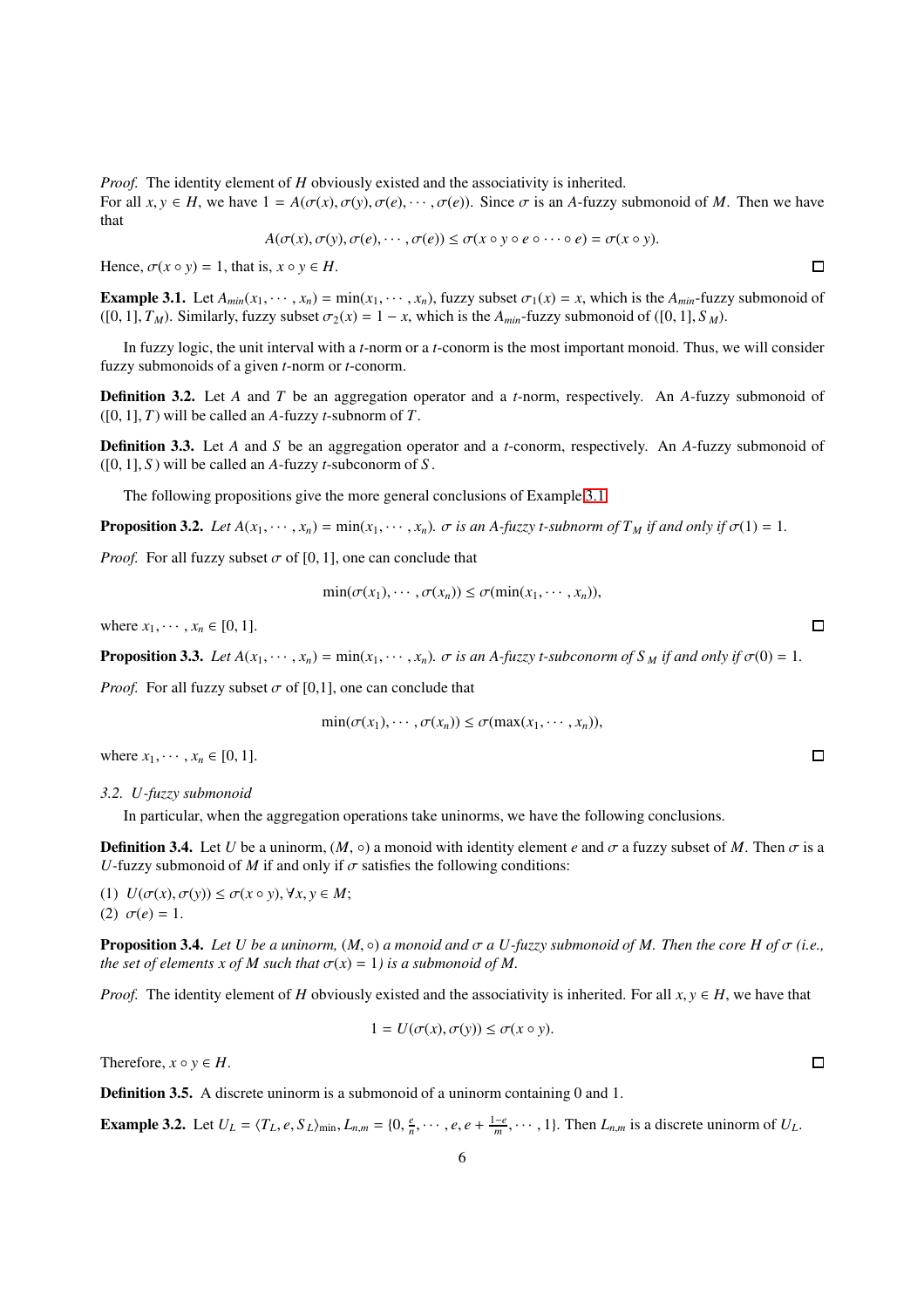<span id="page-6-1"></span>**Definition 3.6.** Let *U* and *T* be a uninorm and a *t*-norm, respectively. A *U*-fuzzy submonoid of ([0, 1], *T*) will be called a *U*-fuzzy *t*-subnorm of *T*.

Definition 3.7. Let *U* and *S* be a uninorm and a *t*-conorm, respectively. A *U*-fuzzy submonoid of ([0, 1], *S* ) will be called a *U*-fuzzy *t*-subconorm of *S* .

The following theorem gives the necessary and sufficient conditions for  $\sigma$  to be a *U*-fuzzy submonoid of  $(M, \circ)$ .

Theorem 3.1. *For a monoid M with identity element e, if a uninorm U is disjunctive, then* σ *is U-fuzzy submonoid of*  $(M, \circ)$  *if and only if*  $\sigma \equiv 1$ *.* 

*Proof.* Since *U* is disjunctive, i.e.,  $U(0, 1) = 1$ . Then for all  $x \in [0, 1]$ , we have that  $U(x, 1) = 1$ .

If  $\sigma$  is *U*-fuzzy submonoid of ([0, 1], *M*), then  $\sigma(e) = 1$  and  $U(\sigma(x), \sigma(y)) \leq \sigma(x \circ y)$ . For all  $x \in [0, 1]$ , taking *y* = *e*, we can conclude that  $1 = U(\sigma(x), 1) \leq \sigma(x)$ .  $\Box$ 

The other hand, if  $\sigma \equiv 1$ , then  $\sigma$  obviously is *U*-fuzzy submonoid of ([0, 1], *M*).

Further, if we take monoid as *t*-norm and *t*-conorm, the following corollaries hold.

**Corollary 3.1.** *For a t-norm T, if uninorm U is disjunctive, then*  $\sigma$  *is U-fuzzy t-subnorm of* ([0, 1], *T*) *if and only if*  $\sigma \equiv 1$ .

**Corollary 3.2.** *For a t-conorm S, if uninorm U is disjunctive, then*  $\sigma$  *is U-fuzzy t-subconorm of* ([0, 1], *S*) *if and only if*  $\sigma \equiv 1$ .

**Corollary 3.3.** *For arbitrary uninorm U in*  $\mathcal{U}_{max}$ *, if fuzzy subset*  $\sigma$  *is U-fuzzy submonoid of M, then*  $\sigma \equiv 1$ *.* 

<span id="page-6-0"></span>**Proposition 3.5.** *Let U be a uninorm and B be a set, which denoted as*  $B = \{x \in [0, 1] | \sigma(x) \in [e, 1]\}$ *.* 

$$
U(x,y) = \begin{cases} eT(\frac{x}{e},\frac{y}{e}), & (x,y) \in [0,e]^2, \\ e + (1-e)S_M(\frac{x-e}{1-e},\frac{y-e}{1-e}), & (x,y) \in (e,1]^2, \\ \min(x,y), & otherwise. \end{cases}
$$

*where*  $\sigma$  *is fuzzy subset. Then*  $\sigma$  *is U-fuzzy t-subnorm of* ([0, 1],  $T_M$ ) *if and only if*  $\sigma$  *is decreasing on B and*  $\sigma(1) = 1$ . *Proof.* (1) If  $(\sigma(x), \sigma(y)) \in [0, e]^2$ , then

$$
U((\sigma(x), \sigma(y))) = eT(\frac{\sigma(x)}{e}, \frac{\sigma(y)}{e})
$$
  
\n
$$
\leq \min(\sigma(x), \sigma(y))
$$
  
\n
$$
\leq \sigma(\min(x, y)).
$$

(2) If  $(\sigma(x), \sigma(y)) \in [e, 1]^2$ , then

$$
U(\sigma(x), \sigma(y)) = \max(\sigma(x), \sigma(y)) \le \sigma(\min(x, y)),
$$

if and only if  $x \leq y$ , then  $\sigma(y) \leq \sigma(x)$ . (3) If  $(\sigma(x), \sigma(y)) \in [0, e] \times [e, 1]$ , one concludes that

$$
U(\sigma(x), \sigma(y)) = \min(\sigma(x), \sigma(y)) \le \sigma(\min(x, y)).
$$

 $\Box$ 

Then the dual conclusions about *U*-fuzzy *t*-subnorm of  $([0, 1], S_M)$  can be obtained.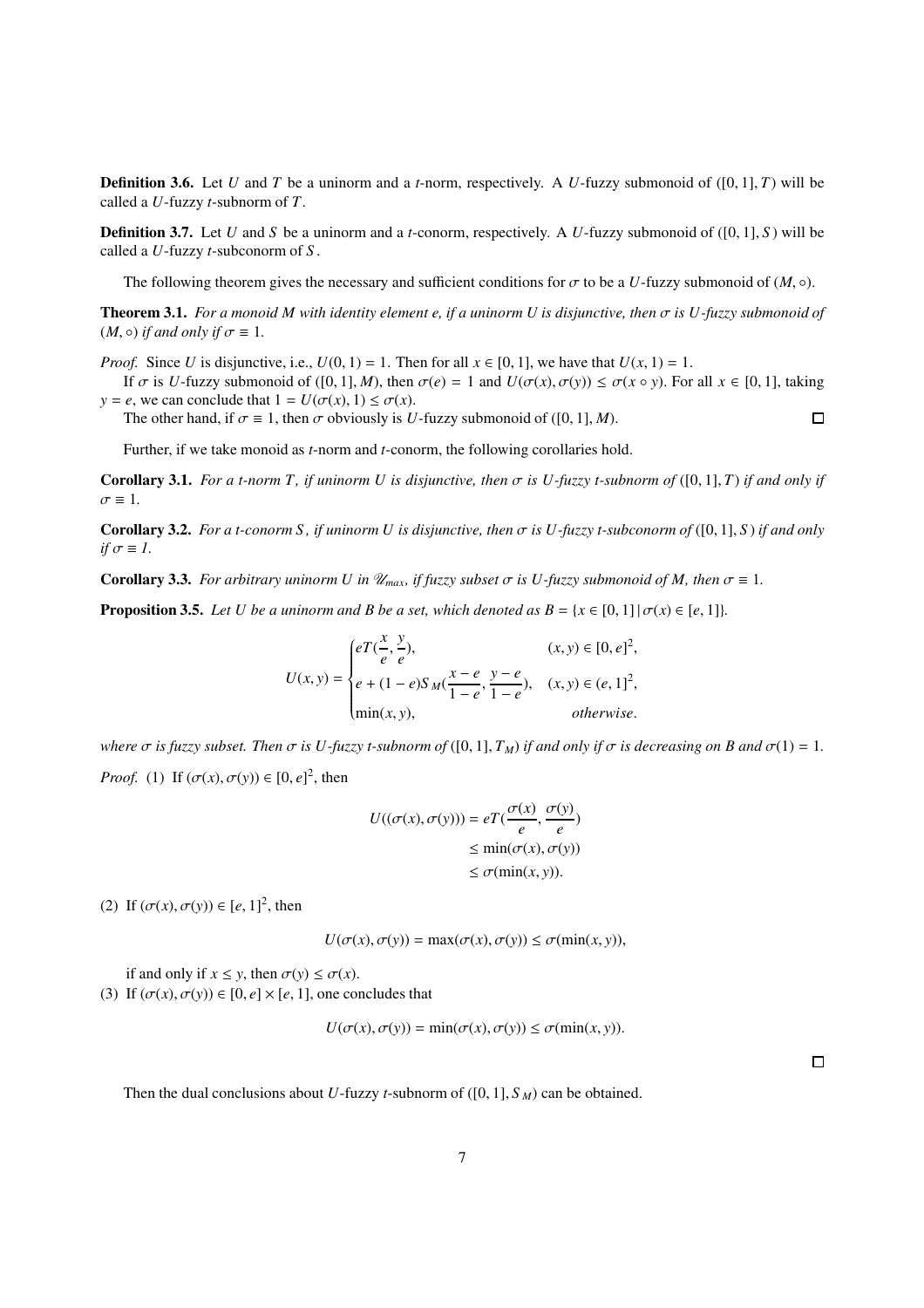**Proposition 3.6.** *Let U be a uninorm and B be a set, which denoted as*  $B = \{x \in [0, 1] \mid \sigma(x) \in [e, 1]\}$ *.* 

$$
U(x,y) = \begin{cases} eT(\frac{x}{e},\frac{y}{e}), & (x,y) \in [0,e]^2, \\ e + (1-e)S_M(\frac{x-e}{1-e},\frac{y-e}{1-e}), & (x,y) \in (e,1]^2, \\ \min(x,y), & otherwise. \end{cases}
$$

*where*  $\sigma$  *is a fuzzy subset. Then*  $\sigma$  *is a U-fuzzy t-subconorm of* ([0, 1], *S<sub>M</sub>*) *if and only if*  $\sigma$  *is increasing on B and*  $\sigma(0) = 1.$ 

*Proof.* It can be proven in a similar way as Proposition [3.5.](#page-6-0)

**Example 3.3.** In particular, the fuzzy subset  $\sigma$  is denoted as:

$$
\sigma(x) = \begin{cases} x, & 0 \le x < e, \\ 1, & e \le x \le 1. \end{cases}
$$

According to Proposition [3.5,](#page-6-0)  $B = \{x \in [e, 1] | \sigma(x) = 1\}$  and  $\sigma$  is decreasing on *B*, then  $\sigma$  is *U*-fuzzy *t*-subnorm of  $([0, 1], T_M)$ .

Not all fuzzy subset  $\sigma$  of a monoid M can find corresponding uninorm U such that  $\sigma$  is a U-fuzzy submonoid of *M*. Then the following propositions hold.

**Proposition 3.7.** *Let*  $\sigma(x) = x$  *be a fuzzy subset, T be a t-norm. There is no uninorm U such that*  $\sigma$  *is a U-fuzzy t-subnorm of* ([0, 1], *T*)*.*

*Proof.* Assume that there exists uninorm *U* with identity element *e* that  $\sigma$  is a *U*-fuzzy *t*-subnorm of ([0, 1], *T*), then

$$
U(\sigma(x), \sigma(y)) \le \sigma(T(x, y)).
$$

Furthermore, it holds that

$$
U(x, y) \le T(x, y) \le \min(x, y),
$$

which contradicts with the case of  $x = e, y > e$ .

**Proposition 3.8.** *Let*  $\sigma(x) = 1 - x$  *be a fuzzy subset, S be a t-conorm. There is no uninorm U that*  $\sigma$  *is a U-fuzzy t-subconorm of* ([0, 1], *S* )*.*

*Proof.* Assume that there exists uninorm *U* with identity element *e* that  $\sigma$  is a *U*-fuzzy *t*-subconorm of ([0, 1], *S*), then

$$
U(\sigma(x), \sigma(y)) \le \sigma(S(x, y)).
$$

Furthermore, it holds that

$$
U(1 - x, 1 - y) \le 1 - S(x, y) \le 1 - \max(x, y),
$$

which contradicts with the case of  $x = 1 - e$ ,  $y < 1 - e$ .

Next, a sufficient and necessary condition for fuzzy subset σ to be *U*-fuzzy *t*-subnorm of ([0, 1], *T*) (resp. *U*-fuzzy *t*-subconorm of ([0, 1], *S* )) is explored based on representable uninorms and continuous Archimedean *t*-norms (resp. *t*-conorm).

Proposition 3.9. *Let U be representable uninorms and T be continuous Archimedean t-norms. h and t are additive generators of U and T, respectively. A fuzzy subset*  $\sigma$  *on* [0, 1] *is a U-fuzzy t-subnorm of* ([0, 1], *T*) *if and only if the mapping*  $f : [-\infty, \infty] \to [-\infty, \infty]$ :

$$
f = (-h) \circ \sigma \circ t^{[-1]}
$$

*is subadditive.*

 $\Box$ 

 $\Box$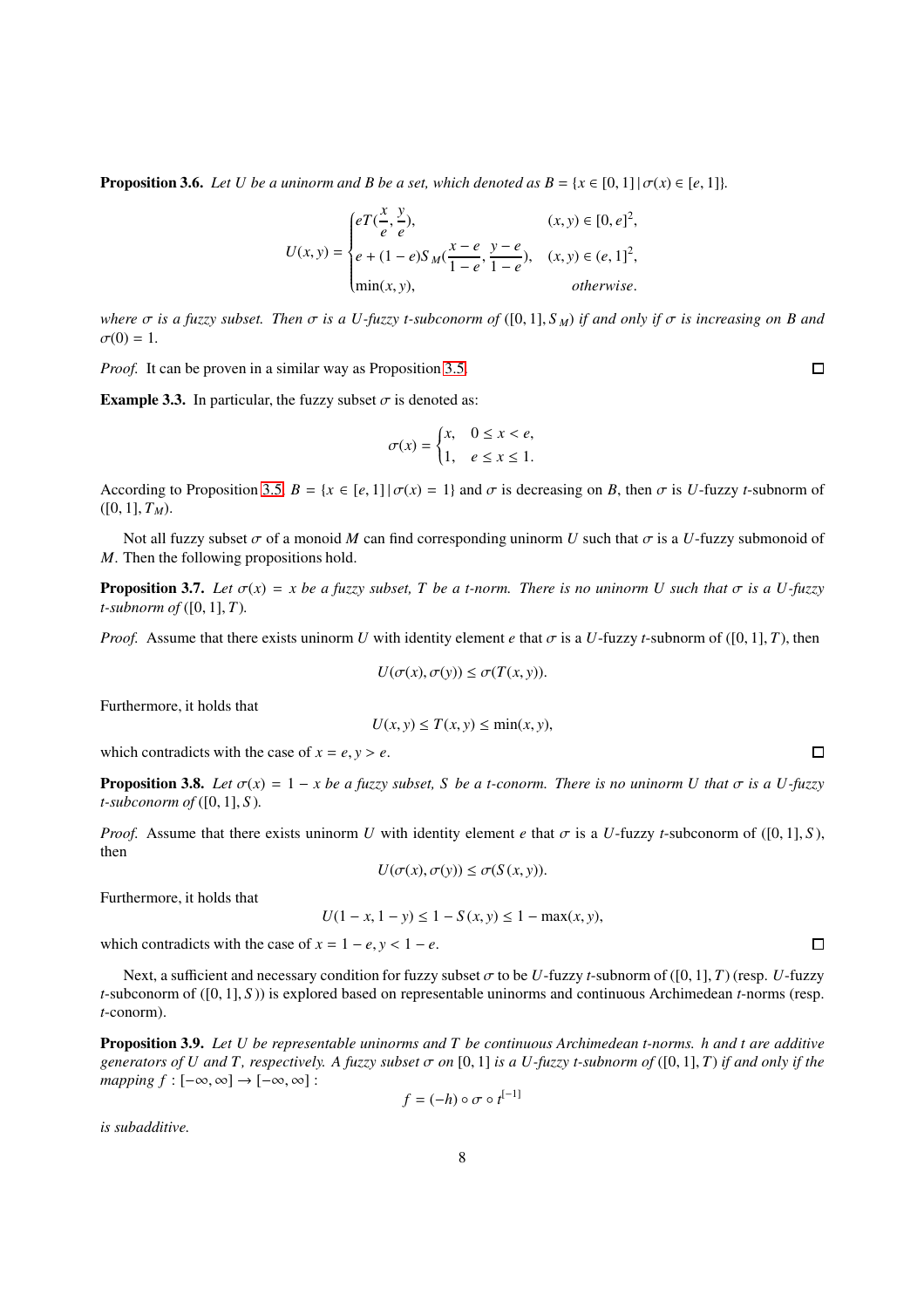*Proof.* According to Definition [3.6,](#page-6-1)  $\sigma$  is a *U*-fuzzy *t*-subnorm of ([0, 1], *T*) if and only if for all *x*,  $y \in [0, 1]$ 

 $U(\sigma(x), \sigma(y)) \leq \sigma(T(x, y)).$ 

Further, it can be denoted as

$$
h^{[-1]}(h(\sigma(x)) + h(\sigma(y))) \leq \sigma\left(t^{[-1]}(t(x) + t(y))\right).
$$

Since

$$
(-h)^{[-1]}((-h)(\sigma(x)) + (-h)(\sigma(y))) = h^{[-1]}(h(\sigma(x)) + h(\sigma(y))),
$$

then

$$
(-h)^{[-1]}((-h)(\sigma(x)) + (-h)(\sigma(y))) \le \sigma\left(t^{[-1]}(t(x) + t(y))\right),
$$

which is equivalent to

$$
(-h)(\sigma(x)) + (-h)(\sigma(y)) \ge (-h)\left(\sigma\left(t^{[-1]}(t(x) + t(y))\right)\right).
$$

Let  $t(x) = a$  and  $t(y) = b$ ,

$$
(-h)\left(\sigma\left(t^{[-1]}(a)\right)\right)+(-h)\left(\sigma\left(t^{[-1]}(b)\right)\right)\geq h\left(\sigma\left(t^{[-1]}(a+b)\right)\right).
$$

Corollary 3.4. *Let*  $f : [0, \infty] \to [-\infty, \infty]$  *be a subadditive mapping and representable uninorms U and continuous Archimedean t-norms T have additive generators h and t, respectively. Then*

$$
(-h)^{[-1]}\circ f\circ t
$$

*is a U-fuzzy t-subnorm of*  $([0, 1], T)$ *.* 

<span id="page-8-1"></span>**Example 3.4.** Let  $T_L$  be the Łukasiewicz *t*-norm with additive generator *t*, where  $t(x) = 1 - x$ .  $U_p$  is a uninorm with additive generator *h*,

$$
h(x) = \begin{cases} \ln(2x), & 0 \le x < \frac{1}{2}, \\ -\ln(-2x+2), & \frac{1}{2} \le x \le 1, \end{cases}
$$

<span id="page-8-0"></span>and  $f(x) = \sqrt{x}$ . At this moment,  $u(x) = h^{-1} \circ f \circ t(x)$  is the  $U_p$ -fuzzy *t*-subnorm of  $T_L$  and  $U_p$  as shown in Figure. [1.](#page-8-0)



Figure 1: Three-dimensional image of  $U_p(x, y) = h^{-1}(h(x) + h(y))$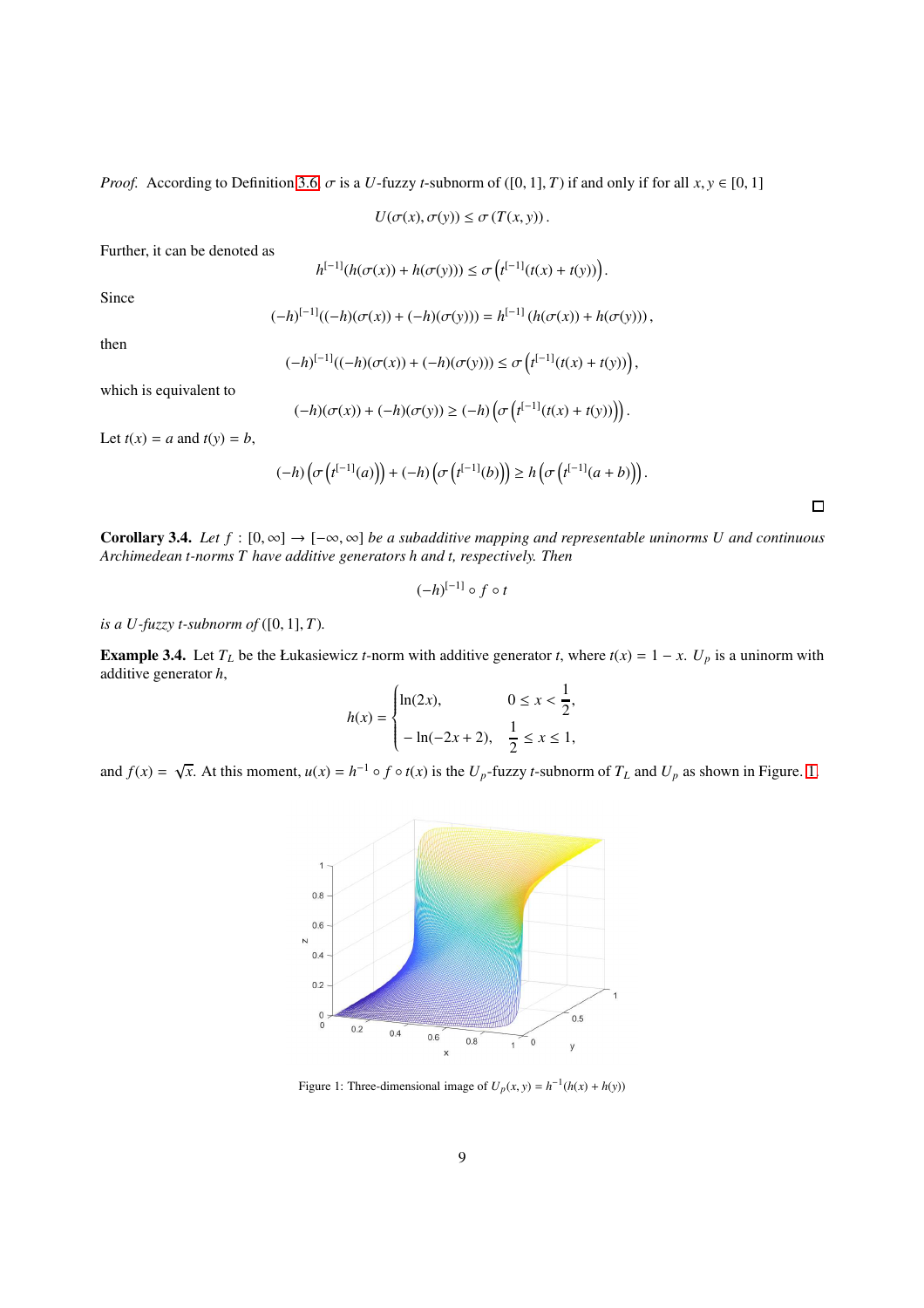**Example 3.5.** Similarly, if we substitute the addition generator of  $U_p$  in Example [3.4](#page-8-1) with the following form,

$$
h(x) = \begin{cases} 1 - \frac{1}{2x}, & 0 \le x \le \frac{1}{2}, \\ -\frac{1}{2(x-1)} - 1, & \frac{1}{2} < x \le 1. \end{cases}
$$

<span id="page-9-0"></span>Then  $u(x) = h^{-1} \circ f \circ t(x)$  is the  $U_p$ -fuzzy *t*-subnorm of  $T_L$  and  $U_p$  as shown in Figure. [2.](#page-9-0)



Figure 2: Three-dimensional image of  $U_p(x, y) = h^{-1}(h(x) + h(y))$ 

Proposition 3.10. *Let U be representable uninorms and S be continuous Archimedean t-conorms. h and s are additive generators of U and S, respectively. A fuzzy subset*  $\sigma$  of [0, 1] *is a U-fuzzy t-subconorm of* ([0, 1], *S*) *if and only if the mapping*  $f : [0, \infty] \to [-\infty, \infty]$ :

$$
f = h \circ \sigma \circ s^{[-1]}
$$

*is subadditive.*

**Corollary 3.5.** *Let f* : [0,∞] →  $[-\infty, \infty]$  *be a subadditive mapping, representable uninorms U and continuous Archimedean t-conorms S have additive generators h and s, respectively. Then*

$$
(-h)^{[-1]}\circ f\circ s
$$

*is a U-fuzzy t-subconorm of* ( $[0, 1]$ , *S*).

# *3.3. F-fuzzy submonoid*

Similar to section [3.2,](#page-5-1) when the aggregation operations take nullnorms, we have the following conclusions.

**Definition 3.8.** Let *F* be a nullnorm,  $(M, \circ)$  a monoid with identity element *e* and  $\sigma$  a fuzzy subset of *M*.  $\sigma$  is an *F*-fuzzy submonoid of *M* if and only if  $\sigma$  satisfies the following conditions:

(1)  $F(\sigma(x), \sigma(y)) \leq \sigma(x \circ y)$ , for all  $x, y \in [0, 1]$ ; (2)  $\sigma(e) = 1$ .

**Definition 3.9.** Let  $(M, \circ)$  be a monoid and  $\sigma$  be an *F*-fuzzy submonoid of *M*. Then the core *H* of  $\sigma$ (i.e., the set of elements *x* of *M*, such that  $\sigma(x) = 1$ ) is a submonoid of *M*.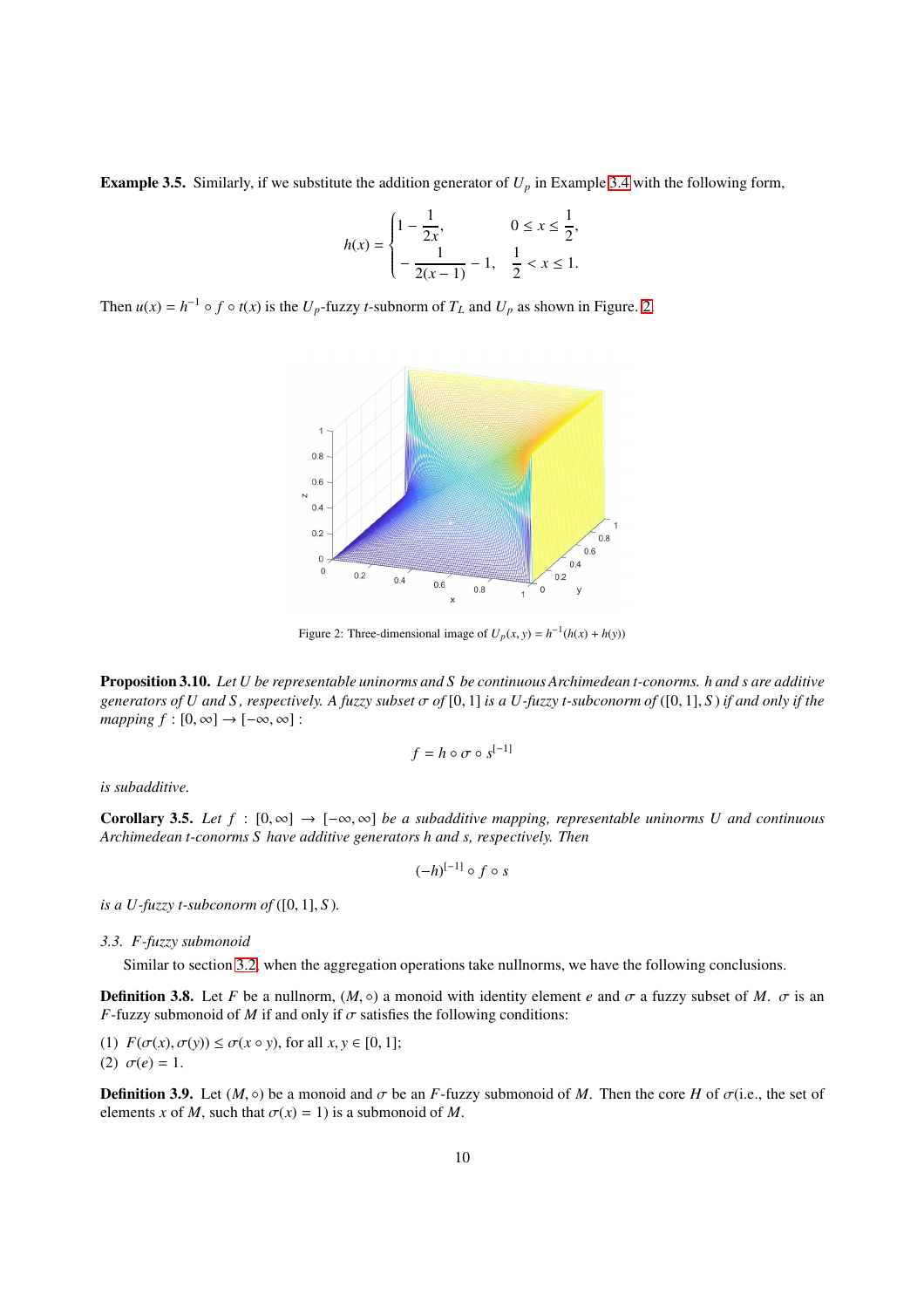*Proof.* The identity element of *H* obviously existed and the associativity is inherited. Let  $x, y \in H$ .

$$
1 = F(\sigma(x), \sigma(y)) \le \sigma(x \circ y).
$$

Therefore,  $x \circ y \in H$ .

Definition 3.10. A discrete nullnorm is a submonoid of a nullnorm contanining 0 and 1.

Let *S* and *T* be a *t*-conorm and a *t*-norm, respectively. The nullnorm  $F = \langle S, k, T \rangle$  with absorbing element *k* as follows *x y*

$$
F(x, y) = \begin{cases} kS\left(\frac{x}{k}, \frac{y}{k}\right), & (x, y) \in [0, k]^2\\ k + (1 - k)T\left(\frac{x - k}{1 - k}, \frac{y - k}{1 - k}\right), & (x, y) \in (k, 1]^2\\ k, & \text{otherwise.} \end{cases}
$$

**Example 3.6.** Let  $F_L$  be a nullnorm where  $F_L = \langle S_L, k, T_L \rangle$ ,  $L_{n,m} = \{0, \frac{k}{n}, \dots, k, k + \frac{1-k}{m}, \dots, 1\}$ . Then  $L_{n,m}$  is a discrete uninorm of  $F_L$ .

**Definition 3.11.** Let *F* and *T* be a nullnorm and a *t*-norm, respectively. An *F*-fuzzy submonoid of ([0, 1], *T*) will be called an *F*-fuzzy *t*-subnorm of *T*.

Definition 3.12. Let *F* and *S* be a uninorm and a *t*-conorm, respectively. An *F*-fuzzy submonoid of ([0, 1], *S* ) will be called an *F*-fuzzy *t*-subconorm of *S* .

Proposition 3.11. *If* σ *is an F-fuzzy submonoid of M where F is a nullnorm with absorbing element k and M is a monoid with identity element e, then*  $\sigma(x) \geq k$  *for any*  $x \in [0, 1]$ *.* 

*Proof.* If  $\sigma$  is an *F*-fuzzy submonoid of *M*, then we have

$$
F(\sigma(x), \sigma(y)) \le \sigma(x \circ y) \text{ and } \sigma(e) = 1.
$$

Let  $y = e$ . We get that

$$
k = F(\sigma(x), k) \le F(\sigma(x), \sigma(e)) \le \sigma(x).
$$

 $\Box$ 

It is easy to get the following corollary when *M* takes the *t*-norm *T* and *t*-conorm *S* .

**Corollary 3.6.** *If*  $\sigma$  *is an F-fuzzy t-subnorm of T where F is a nullnorm with absorbing element k and T is a t-norm, then*  $\sigma(x) \geq k$  *for any*  $x \in [0, 1]$ *.* 

Corollary 3.7. *If* σ *is an F-fuzzy t-subconorm of S where F is a nullnorm with absorbing element k and S is a t*-conorm, then  $\sigma(x) \geq k$  for any  $x \in [0, 1]$ .

Let *S* and *T* be a *t*-conorm and a *t*-norm,  $F_M$  denoted the nullnorms *F* with absorbing element *k* as follows

$$
F_M(x,y)=\begin{cases} kS(\frac{x}{k},\frac{y}{k}),&(x,y)\in[0,k]^2\\ k+(1-k)T_M(\frac{x-k}{1-k},\frac{y-k}{1-k}),&(x,y)\in(k,1]^2\\ k,&\text{otherwise.}\end{cases}
$$

<span id="page-10-0"></span>**Proposition 3.12.** *A fuzzy subset*  $\sigma$  *is an F<sub>M</sub>*-fuzzy *t*-subnorm of ([0, 1],  $T_M$ ) where  $F_M$  *is a nullnorm with absorbing element k if and only if*  $\sigma(1) = 1$ ,  $\sigma(x) \geq k$  *for any x*  $\in [0, 1]$ *.* 

*Proof.* Firstly, if  $\sigma$  is an *F<sub>M</sub>*-fuzzy *t*-subnorm of ([0, 1],  $T_{\text{min}}$ ), then we obviously have  $\sigma(1) = 1$  and  $\sigma(x) \ge k$  for any  $x \in [0, 1].$ 

Conversely, let  $\sigma(1) = 1$ ,  $\sigma(x) \geq k$  for any  $x \in [0, 1]$ . Then the discussion will be divided into three cases: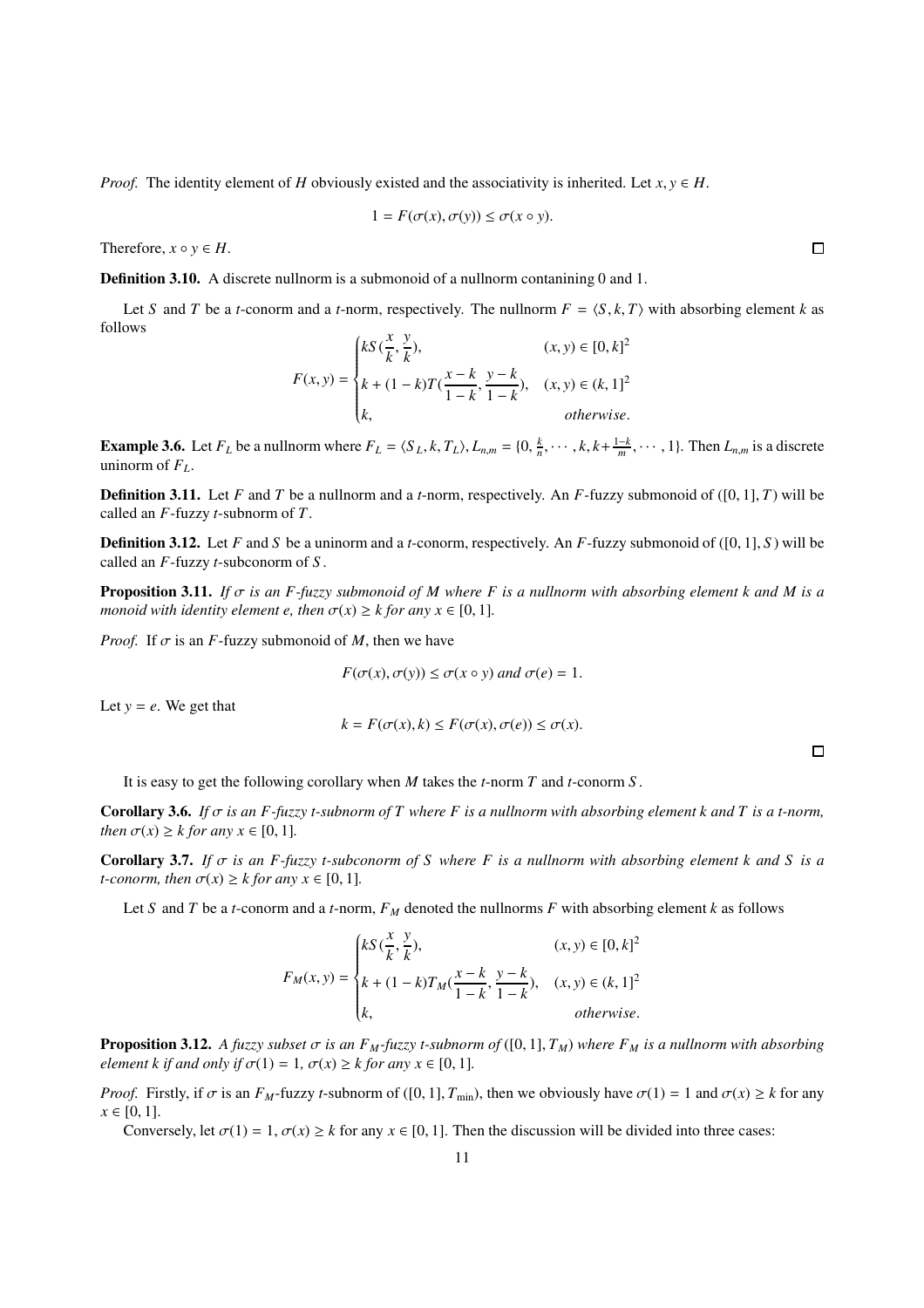(1) If  $(x, y) \in [0, k]^2$ ,

$$
F_M(\sigma(x), \sigma(y)) = kS\left(\frac{\sigma(x)}{k}, \frac{\sigma(y)}{k}\right)
$$
  

$$
\leq k
$$
  

$$
\leq \sigma(T_M(x, y)).
$$

(2) If  $(x, y) \in [k, 1]^2$ ,

$$
F_M(\sigma(x), \sigma(y)) = k + (1 - k)T_M(\frac{\sigma(x) - k}{1 - k}, \frac{\sigma(y) - k}{1 - k})
$$
  
= 
$$
\min(\sigma(x), \sigma(y))
$$
  

$$
\leq \sigma(T_M(x, y)).
$$

(3) In the other cases,  $F_M(\sigma(x), \sigma(y)) \leq \sigma(\sigma(x), \sigma(y))$  clearly holds.

Then the dual conclusions about  $F_M$ -fuzzy *t*-subnorm of ([0, 1],  $S_M$ ) can be obtained.

**Proposition 3.13.** *A fuzzy subset*  $\sigma$  *is an F<sub>M</sub>*-fuzzy *t*-subnorm of ([0, 1], *S<sub>M</sub>*) where  $F_M$  *is a nullnorm with absorbing element k if and only if*  $\sigma(0) = 1$ ,  $\sigma(x) \geq k$  *for any x*  $\in [0, 1]$ *.* 

*Proof.* It can be proven in a similar way as Proposition [3.12.](#page-10-0)

#### *3.4. Lattice value fuzzy submonoid*

Let  $(L, \vee, \wedge, \leq)$  be a bounded lattice with maximum element 1 and minimum element 0. A map  $A : M \to L$  will be called *L*-fuzzy set of *M* and the family of all *L*-fuzzy set of *M* is denoted  $\mathscr{F}_L(M)$ .

We can generalize the definition of fuzzy *t*-subnorm and *t*-subconorm onto lattice valued fuzzy sets.

**Definition 3.13.** Let  $(L, \vee, \wedge, \leq)$  be a bounded lattice with maximum element 1 and minimum element 0,  $(M, \circ)$  a monoid with identity element *e* and  $\sigma$  a *L*-fuzzy set of *M*. Then  $\sigma$  is a ∧-fuzzy submonoid of *M* if and only if  $\sigma$ satisfies the following conditions:

(1)  $(\sigma(x) \land \sigma(y)) \leq \sigma(x \circ y)$ , for all  $x, y \in M$ ; (2)  $\sigma(e) = 1$ .

**Proposition 3.14.** Let  $\sigma$  be a  $\wedge$ -fuzzy submonoid. The core of  $\sigma$  (i.e., the set of elements x of M such that  $\sigma(x) = 1$ ) *is a submonoid of M.*

*Proof.* The identity element of *H* obviously existed and the associativity is inherited. Then for all  $x, y \in H$ ,

$$
1 \leq (\sigma(x) \land \sigma(y)) \leq \sigma(x \circ y),
$$

so  $x \circ y \in H$ .

**Definition 3.14.** Let  $(L, \vee, \wedge, \leq)$  and *T* be a bounded lattice and *t*-norm, respectively. A ∧-fuzzy submonoid of  $([0, 1], T)$  is also called ∧-fuzzy *t*-subnorm of  $([0, 1], T)$ .

**Definition 3.15.** Let  $(L, \vee, \wedge, \leq)$  and *S* be a bounded lattice and *t*-conorm, respectively. A ∧-fuzzy submonoid of  $([0, 1], S)$  is also called ∧-fuzzy *t*-subconorm of  $([0, 1], S)$ .

By using the same generalization method, the operation ∨ also has above definitions and propositions.

 $\Box$ 

 $\Box$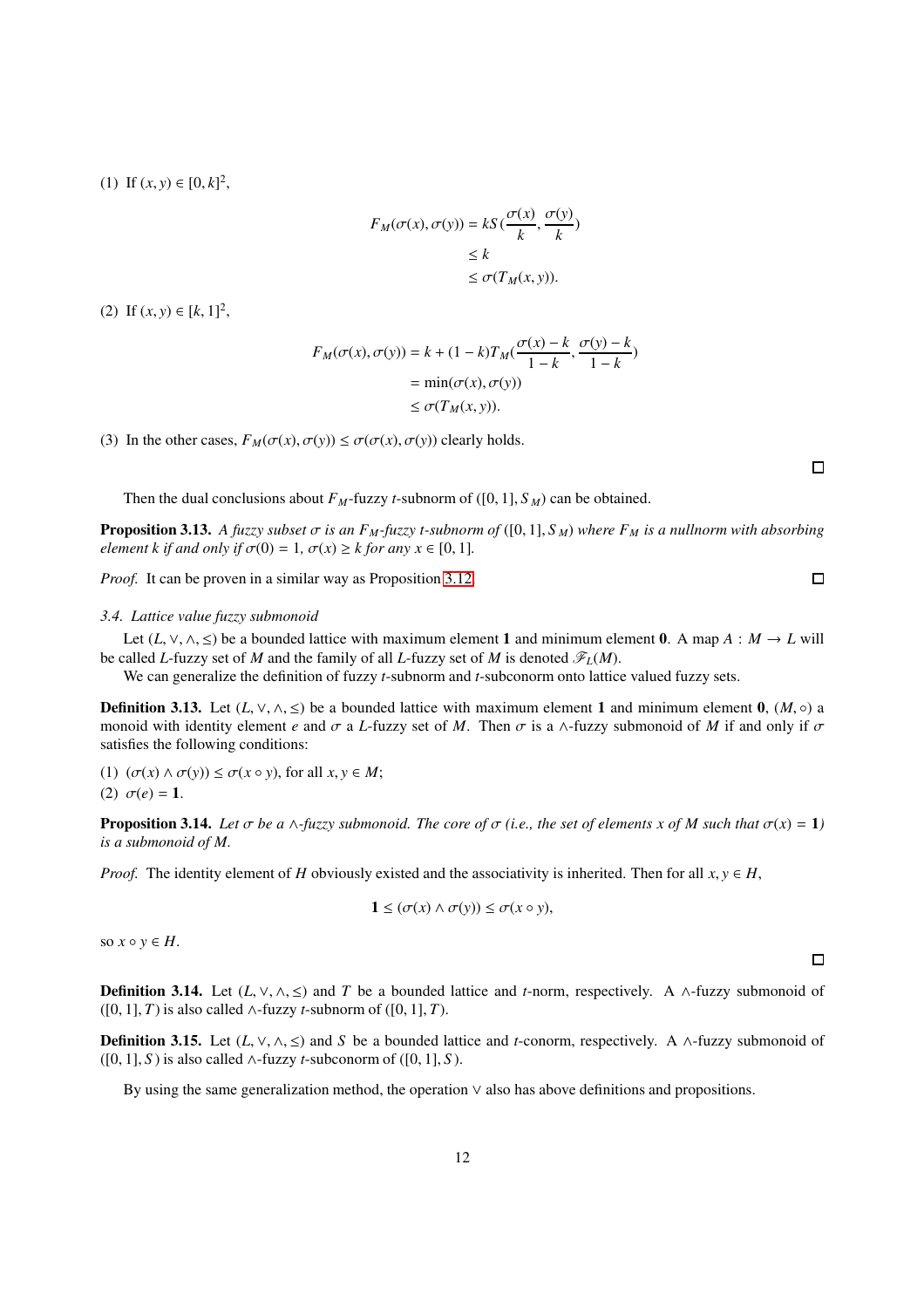# <span id="page-12-0"></span>4. Vague monoids

To explore the homomorphisms between *A*-vague monoid and *A*-fuzzy monoid, the concepts of *A*-vague binary operations and *A*-vague monoids are put forward below.

#### *4.1. Vague monoids by aggregation operators*

The fuzzification of equivalence relations are fuzzy relations called *T*-fuzzy equivalences or *T* -indistinguishability operators. They are essential in fuzzy logic and have been widely studied [\[11](#page-19-16)]. In the following, we extend the definition of *T*-fuzzy equivalences to binary aggregation operators.

**Definition 4.1.** Let *A* be a binary aggregation operator and *X* a set. A fuzzy relation  $E: X \times X \rightarrow [0, 1]$  is an *A*-indistinguishability operator, which satisfies the following conditions for all  $x, y, z \in X$ :

(1)  $E(x, x) = 1$ ; (2)  $E(x, y) = E(y, x);$ (3)  $A(E(x, y), E(y, z)) \le E(x, z)$ .

If  $E(x, y) = 1$  implies  $x = y$ , then it is said that *E* separates points.

**Definition 4.2.** A fuzzy binary operation on a set *M* is a mapping  $\tilde{\circ}$  :  $M \times M \to [0, 1]$ , where  $\tilde{\circ}(x, y, z)$  is interpreted as the degree in which  $z$  is  $x \circ y$ .

Similar to the method of [\[3\]](#page-19-6), the vague binary operation based on aggregation functions is given below.

<span id="page-12-1"></span>Definition 4.3. Let *E* be an *A*-indistinguishability operator on *M*. An *A*-vague binary operation is a fuzzy binary operation on *M* when it satisfies the following conditions for all *x*, *y*, *z*, *x*<sup>'</sup>, *y*<sup>'</sup>, *z*<sup>'</sup>  $\in$  *M*:

- (1)  $A(\tilde{\circ}(x, y, z), E(x, x'), E(y, y'), E(z, z')) \leq \tilde{\circ}(x', y', z');$
- $(A(5(x, y, z), 5(x, y, z')) \le E(z, z');$

(3) For all  $x, y \in M$ , there exists  $z \in M$  such that  $\tilde{\circ}(x, y, z) = 1$ .

Proposition 4.1. *Let E be an A-indistinguishability operator on M separating points and* ◦˜ *a vague binary operation on M. Then z in Definition [4.3](#page-12-1)* (3) *is unique.*

*Proof.* Let *z*, *z*<sup> $\prime$ </sup>  $\in$  *M* satisfy  $\tilde{\circ}(x, y, z) = 1$  and  $\tilde{\circ}(x, y, z') = 1$ . From Definition [4.3,](#page-12-1) one can conclude that

$$
1 = A(\tilde{\circ}(x, y, z), \tilde{\circ}(x, y, z')) \le E(z, z').
$$

Hence,  $E(z, z') = 1$ . Since *E* separates points, we have  $z = z'$ .

Definition 4.4. Let <sup>∂</sup> be an *A*-vague binary operation on *M* with respect to an *A*-indistinguishability operator *E* on *M*. Then  $(M, \tilde{\circ})$  is an *A*-vague monoid if and only if it satisfies the following properties:

(1) Associativity:

 $A( \tilde{o}(y, z, d), \tilde{o}(x, d, m), \tilde{o}(x, y, q), \tilde{o}(q, z, w)) \leq E(m, w),$ 

where  $x, y, z, d, m, q \in M$ .

(2) Identity: There exists identity element  $e \in M$  such that

$$
\tilde{\circ}(e, x, x) = 1 \text{ and } \tilde{\circ}(x, e, x) = 1 \text{ for all } x \in M.
$$

**Definition 4.5.** An *A*-vague monoid is commutative if and only if for all  $x, y, m, w \in M$ ,

$$
A(\tilde{\circ}(x, y, m), \tilde{\circ}(y, x, w)) \le E(m, w).
$$

Next, we give a sufficient condition for the uniqueness of identity element of *A*-vague monoid  $(m, \tilde{\circ})$ .

Proposition 4.2. *Let A be an aggregation operator, E an A-indistinguishability operator separating points on set M and* (*M*, ◦˜) *an A-vague monoid. Then the identity element is unique.*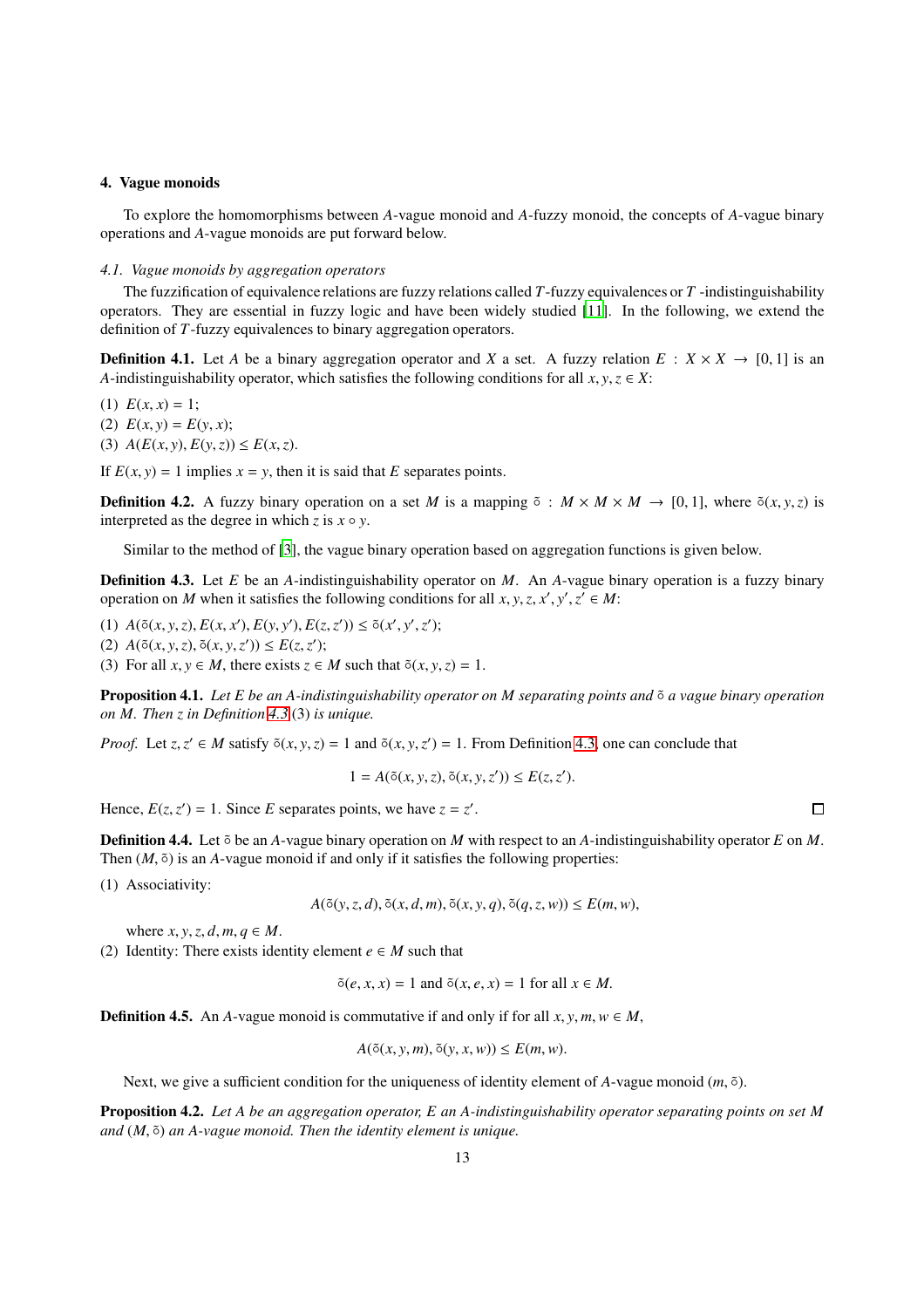*Proof.* Let *e* and *e* ′ be two identity elements of *M*. Then, since *e* is an identity element, we have that

$$
\tilde{\circ}(e,e',e')=1.
$$

Since *e'* is an identity element, we have that

 $\tilde{o}(e, e', e) = 1.$ 

From Definition [4.3,](#page-12-1)

$$
1 = A(\tilde{o}(e, e', e'), \tilde{o}(e, e', e)) \le E(e, e').
$$

So  $E(e, e') = 1$  and  $e = e'$  because *E* separates points.

**Definition 4.6.** Let  $\circ$  be a binary operation on *M* and *E* an *A*-indistinguishability operator on *M*. Then *E* is regular with respect to  $\circ$  if and only if for all  $x, y, z \in M$ ,

$$
E(x, y) \le E(x \circ z, y \circ z)
$$

and

$$
E(x, y) \le E(z \circ x, z \circ y).
$$

Under the condition of regular *A*-indistinguishability operators, the definition of the fuzzy mapping  $\delta$  can be given and further the *A*-vague monoid is obtained.

Proposition 4.3. *Let E be a regular A-indistinguishability operator on M with respect to a binary operation* ◦ *on M*. *(1)* The fuzzy mapping  $\delta$  :  $M \times M \times M \rightarrow [0, 1]$  *defined by* 

 $\tilde{\sigma}(x, y, z) = E(x \circ y, z), \forall x, y, z \in M,$ 

*is an A-vague binary operation on M.*

(2) If  $(M, \circ)$  *is a monoid, then*  $(M, \tilde{\circ})$  *is an A-vague monoid.* 

*Proof.* (1) Firstly, we prove that  $\tilde{\circ}$  satisfies the properties of Definition [4.3.](#page-12-1) It follows that for all *x*, *y*, *z*, *x*<sup>'</sup>, *y*', *z*'  $\in$  *M*. At the beginning, let's verify that  $A(\tilde{\circ}(x, y, z), E(x, x'), E(y, y'), E(z, z')) \leq \tilde{\circ}(x', y', z').$ 

$$
A(\tilde{o}(x, y, z), E(x, x'), E(y, y'), E(z, z'))
$$
  
=  $A(E(x \circ y, z), E(x, x'), E(y, y'), E(z, z'))$   
 $\leq A(E(x \circ y, z'), E(x, x'), E(y, y))$   
 $\leq A(E(x \circ y, z'), E(x \circ y, x' \circ y), E(y, y'))$   
 $\leq A(E(x' \circ y, z'), E(y, y'))$   
 $\leq A(E(x' \circ y, z'), E(x' \circ y, x' \circ y'))$   
 $\leq E(x' \circ y', z')$   
=  $\tilde{o}(x', y', z').$ 

Then,  $A(\tilde{o}(x, y, z), \tilde{o}(x, y, z')) = A(E(x \circ y, z), E(x \circ y, z')) \le E(z, z')$ Furthermore, for all  $x, y \in M$  we can consider  $z = x \circ y$ . Then

$$
\tilde{\circ}(x, y, z) = E(x \circ y, x \circ y) = 1.
$$

(2) In the following, let's verify that  $(M, \tilde{\circ})$  has associativity and identity element. By the associativity of  $\circ$  and the regularity of *E*, for all *x*, *y*, *z*, *d*, *m*, *q*, *w*  $\in$  *M*, we have that

$$
A(\tilde{o}(y, z, d), \tilde{o}(x, d, m), \tilde{o}(x, y, q), \tilde{o}(q, z, w))
$$
  
=  $A(E(y \circ z, d), E(x \circ d, m), E(x \circ y, q), E(q \circ z, w))$   
 $\leq A(E(x \circ (y \circ z), x \circ d), E(x \circ d, m), E((x \circ y) \circ z, q \circ z), E(q \circ z, w))$   
 $\leq A(E(x \circ (y \circ z), m), E((x \circ y) \circ z, w))$   
 $\leq E(m, w).$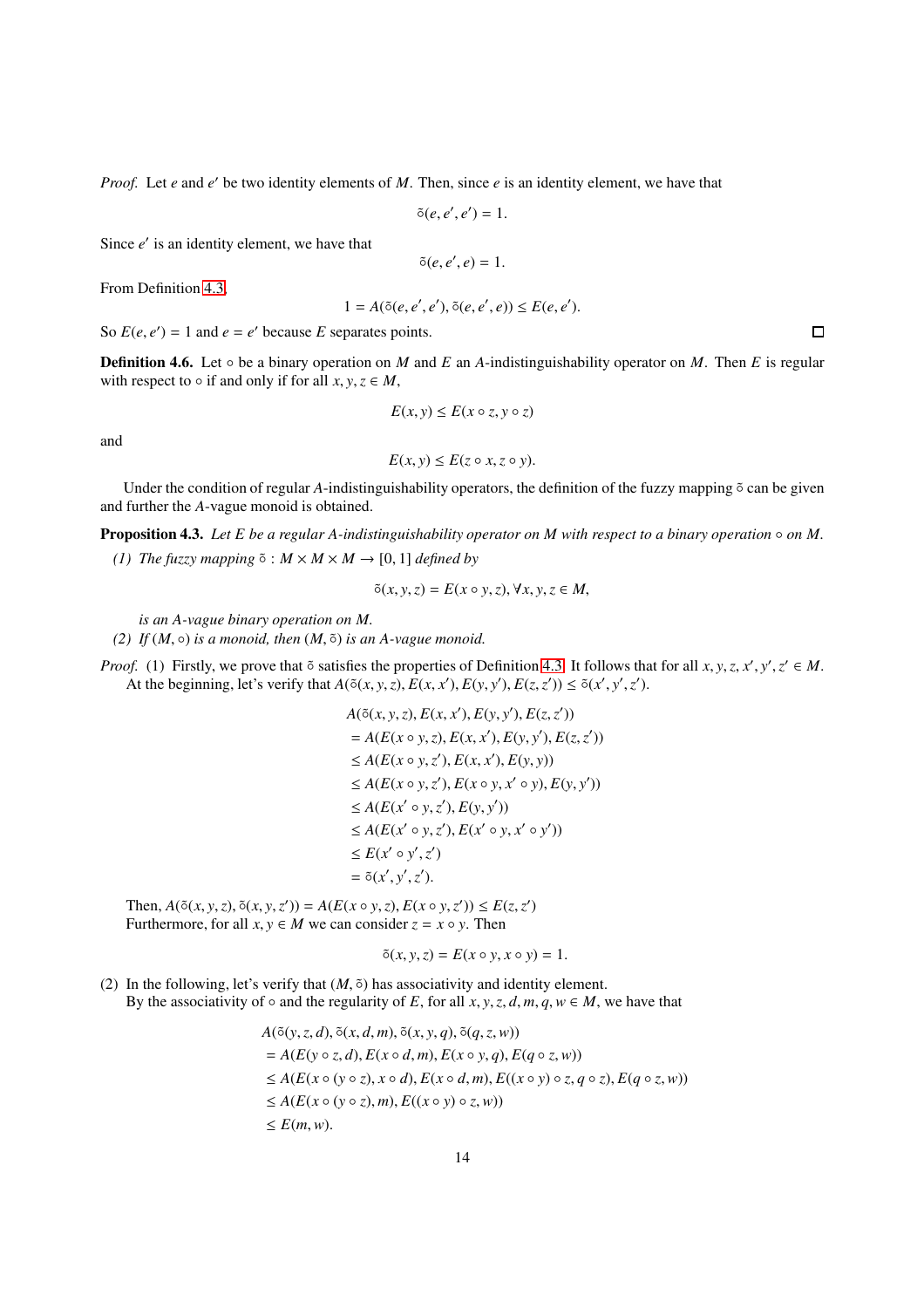Suppose that *e* be the identity element of *M*, it holds that

$$
\tilde{\circ}(x, e, x) = E(x \circ e, x) = E(x, x) = 1,
$$
  

$$
\tilde{\circ}(e, x, x) = E(e \circ x, x) = E(x, x) = 1,
$$

then  $e$  is the identity element of  $\tilde{\circ}$ . Hence,  $(M, \tilde{\circ})$  is an *A*-vague monoid.

 $\Box$ 

Conversely, a monoid  $(M, \circ)$  can be obtained from a vague monoid  $(M, \tilde{\circ})$ .

Proposition 4.4. *Let*  $(M, \tilde{0})$  *be a vague monoid with respect to an A-indistinguishability operator E separating points. Then*  $(M, \circ)$  *is a monoid where*  $x \circ y$  *is the unique*  $z \in M$  *such that*  $\tilde{\circ}(x, y, z) = 1$ *.* 

*Proof.* First to verify the associativity,

$$
1 = A(\tilde{\circ}(y, z, y \circ z), \tilde{\circ}(x, y \circ z, x \circ (y \circ z)), \tilde{\circ}(x, y, x \circ y), \tilde{\circ}(x \circ y, z, (x \circ y) \circ z))
$$
  
\$\le E(x \circ (y \circ z), (x \circ y) \circ z)\$

Therefore,  $x \circ (y \circ z) = (x \circ y) \circ z$ .

Further, we can obtain that

$$
1 = A(\tilde{\circ}(x, e, x), \tilde{\circ}(x, e, x \circ e)) \le E(x \circ e, x),
$$
  
\n
$$
1 = A(\tilde{\circ}(e, x, x), \tilde{\circ}(e, x, e \circ x)) \le E(e \circ x, x),
$$

Hence,  $E(x \circ e, x) = 1$  and  $E(e \circ x, x) = 1$ , that is  $x \circ e = x$  and  $e \circ x = x$ , then *e* is the identity element of  $(M, \circ)$ .

**Definition 4.7.** Let  $(M, \tilde{\circ})$  be a vague monoid with respect to an *A*-indistinguishability operator *E* separating points. Then  $(M, \circ)$  is the monoid associated to the vague monoid  $(M, \tilde{\circ})$ .

Further, if *A* is an aggregation operator and  $(M, \circ)$  is a monoid, then there exist bijective maps between their *A*-vague monoids and regular *A*-indistinguishability operators and they can represent each other:

- $\tilde{o}(x, y, z) = E(x \circ y, z);$
- $E(x, y) = \tilde{o}(x, e, y)$ .

Regarding commutativity, the connection between  $(M, \tilde{\circ})$  and  $(M, \circ)$  is given.

Proposition 4.5. *Let E be an A-indistinguishability operator separating points,* (*M*, ◦˜) *an A-vague monoid and* (*M*, ◦) *its associated monoids*  $(x \circ y = z$  *if and only if*  $\delta(x, y, z) = 1$ *). Then*  $(M, \delta)$  *is commutative if and only if*  $(M, \delta)$  *is commutative.*

*Proof.* Firstly, if  $(M, \tilde{\circ})$  is commutative, we have that

$$
1 = A(\tilde{\circ}(x, y, x \circ y), \tilde{\circ}(y, x, y \circ x)) \le E(x \circ y, y \circ x).
$$

From *E* separating points and  $E(x \circ y, y \circ x) = 1$ , we have  $x \circ y = y \circ x$ . Inversely, if  $(M, \circ)$  is commutative, we have

$$
A(\tilde{\circ}(x, y, z), \tilde{\circ}(y, x, z')) = A(E(x \circ y, z), E(y \circ x, z'))
$$
  
=  $A(E(x \circ y, z), E(x \circ y, z'))$   
 $\leq E(z, z').$ 

So  $(M, \tilde{\circ})$  is commutative.

The relation between *T*-vague monoid and *T*-fuzzy monoid have been studied in [\[3\]](#page-19-6). In the following, the homomorphisms between them is extended to *A*-vague monoid and *A*-fuzzy monoid.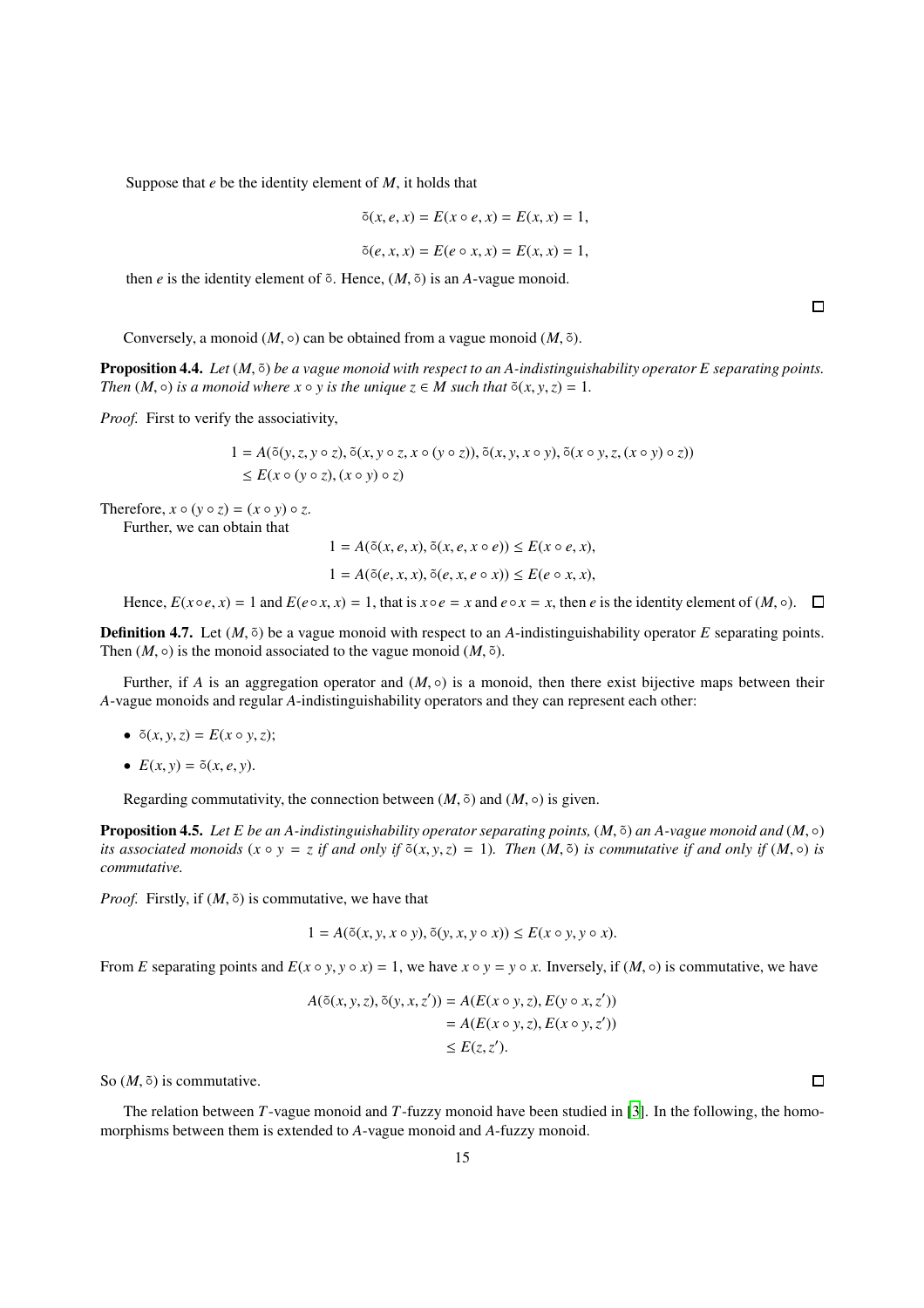**Definition 4.8.** Let  $(M, \tilde{\phi})$  and  $(N, \tilde{\phi})$  be two *A*-vague monoids with respect to the *A*-indistinguishability operators *E* and *F*, respectively. A map  $f : M \to N$  is a homomorphism from *M* onto *N* if and only if  $\tilde{\sigma}(x, y, z) \le$  $\tilde{\bullet}(f(x), f(y), f(z))$  for all  $x, y, z \in M$ .

**Lemma 4.1.** *Let*  $(M, \tilde{\sigma})$  *and*  $(N, \tilde{\bullet})$  *be two A-vague monoids with respect to A-indistinguishability operators E and F* respectively and  $f : M \to N$  a homomorphism from M onto N. If e is the identity element of M, then  $f(e)$  is the *identity element of N.*

*Proof.* Since

$$
1 = \tilde{\circ}(x, e, x) \le \tilde{\bullet}(f(x), f(e), f(x)),
$$
  

$$
1 = \tilde{\circ}(e, x, x) \le \tilde{\bullet}(f(e), f(x), f(x)).
$$

Hence,  $\tilde{\bullet}(f(x), f(e), f(x)) = \tilde{\bullet}(f(e), f(x), f(x)) = 1$  and  $f(e)$  is the identity element of *N*.

**Proposition 4.6.** *Let* (*M*, <sup>≤</sup>) *and* (*N*, <sup>≤</sup>) *be two A-vague monoids with respect to A-indistinguishability operators E and F respectively such that E*  $\leq$  *F. Then the identity map id :*  $M \to M$  *is a homomorphism from*  $(M, \tilde{\circ})$  *<i>onto*  $(M, \tilde{\bullet})$ .

*Proof.*

$$
\tilde{\circ}(x, y, z) = E(x \circ y, z) \le F(x \circ y, z) \le \tilde{\bullet}(x, y, z).
$$

 $\Box$ 

 $\Box$ 

A crisp monoid (*M*,  $\circ$ ) is an *A*-vague monoid when  $x \circ y = z$  then  $\circ(x, y, z) = 1$  and 0 otherwise for all  $x, y, z \in M$ .

Corollary 4.1. *Let* (*M*, ◦˜) *be an A-vague monoid with respect to an A-indistinguishability operator E separating points. Then the identity map* id :  $M \rightarrow M$  *is a homomorphism from*  $(M, \circ)$  *onto*  $(M, \circ)$ *.* 

**Definition 4.9.** Let  $f : M \to N$  be a homomorphism from  $(M, \tilde{\phi})$  onto  $(N, \tilde{\phi})$ . The kernel of f is the fuzzy subset  $\sigma$  of *M* defined by  $\sigma(x) = E(f(x), e')$  for all  $x \in M$  where *e'* is the identity element of  $(N, \tilde{\bullet})$ .

Proposition 4.7. *Let* (*M*, ◦˜) *be an A-vague monoid with respect to an A-indistinguishability operator E separating points. The kernel of the identity map*  $id : M \rightarrow M$  *is an A-fuzzy submonoid of*  $(M, \circ)$ *.* 

*Proof.* Firstly, we have that  $\text{kerid}(e) = E(e, e) = 1$ . On the other side, it holds that

$$
A(kerid(x), kerid(y)) = A(E(x, e), E(y, e))
$$
  
\n
$$
\leq A(E(x \circ y, y), E(y, e))
$$
  
\n
$$
\leq E(x \circ y, e)
$$
  
\n
$$
= kerid(x \circ y).
$$

*4.2. Vague monoid by uninorms and nullnorms*

Since uninorm and nullnorm are special binary aggregation operators. Then we can obtain same conclusions and just set out them as follow.

#### *4.3. Uninorm vague monoid*

**Definition 4.10.** Let *U* be a uninorm and *X* a set. A fuzzy relation  $E: X \times X \rightarrow [0, 1]$  is a *U*-indistinguishability operator, which satisfies the following conditions for all  $x, y, z \in X$ :

(1)  $E(x, x) = 1$ ;

(2)  $E(x, y) = E(y, x);$ 

(3)  $U(E(x, y), E(y, z)) \le E(x, z).$ 

If  $E(x, y) = 1$  implies  $x = y$ , then it is said that *E* separates points.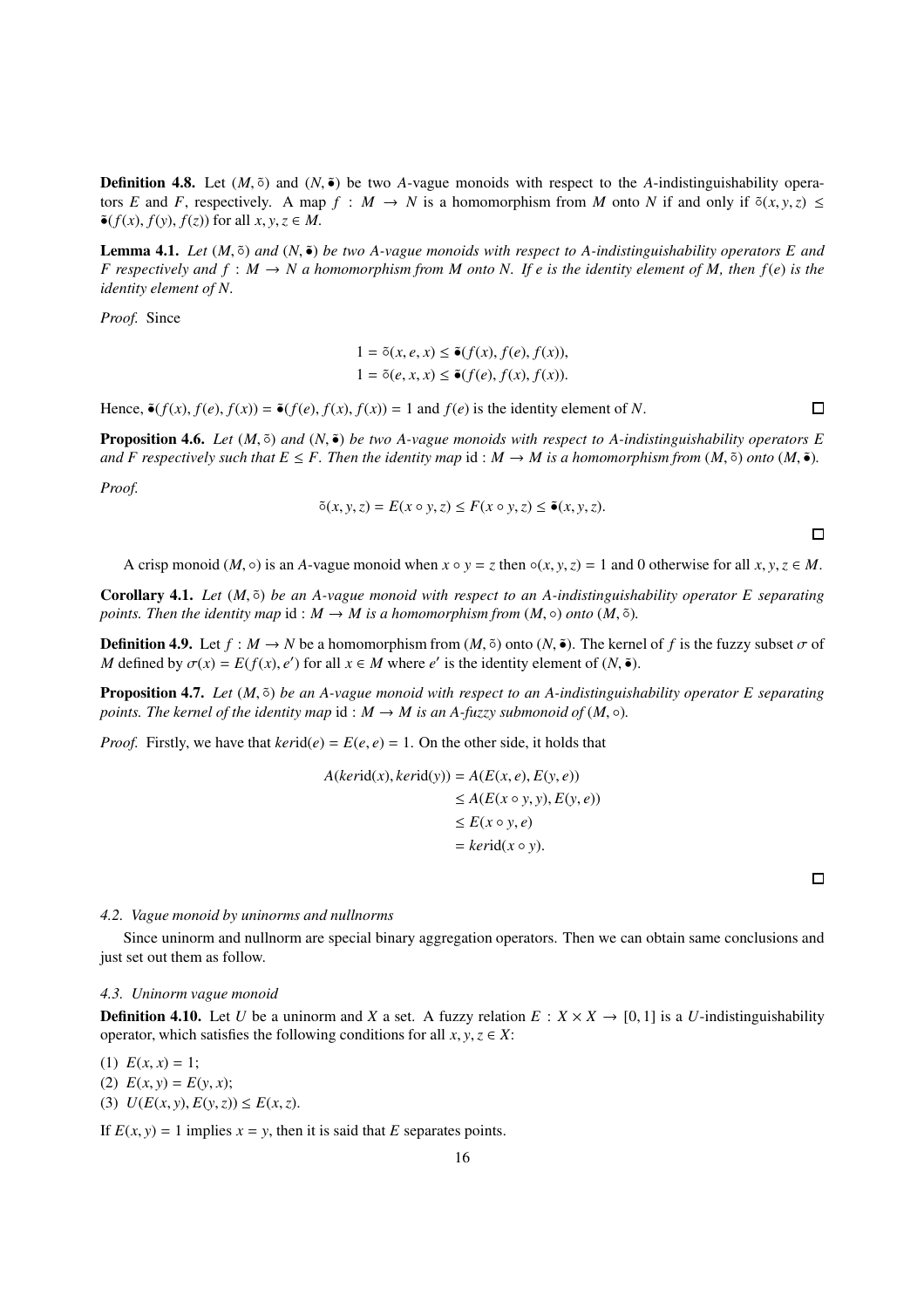**Definition 4.11.** Let *E* be a *U*-indistinguishability operator on *M*. A *U*-vague binary operation  $\tilde{\circ}$  :  $M \times M \times M \rightarrow [0, 1]$ is a fuzzy binary operation on *M* when it satisfies the following conditions for all  $x, y, z, x', y', z' \in M$ :

(1)  $U(\tilde{\circ}(x, y, z), E(x, x'), E(y, y'), E(z, z')) \leq \tilde{\circ}(x', y', z');$ 

 $U( \tilde{\sigma}(x, y, z), \tilde{\sigma}(x, y, z')) \leq E(z, z');$ 

(3) For all  $x, y \in M$ , there exists  $z \in M$  such that  $\tilde{\circ}(x, y, z) = 1$ .

Proposition 4.8. *Let E be a U-indistinguishability operator on M separating points and* ◦˜ *a vague binary operation on M. Then the z in Definition [4.3](#page-12-1)* (3) *is unique.*

Definition 4.12. Let ˜◦ be a *U*-vague binary operation on *M* with respect to a *U*-indistinguishability operator *E* on *M*. Then  $(M, \tilde{\circ})$  is a *U*-vague monoid if and only if it satisfies the following properties:

(1) Associativity:

 $U(\tilde{\circ}(y, z, d), \tilde{\circ}(x, d, m), \tilde{\circ}(x, y, q), \tilde{\circ}(q, z, w)) \le E(m, w),$ 

where  $x, y, z, d, m, q \in M$ ;

(2) Identity: There exists identity element  $e \in M$  such that

 $\tilde{\sigma}(e, x, x) = 1$  and  $\tilde{\sigma}(x, e, x) = 1$  for all  $x \in M$ .

**Definition 4.13.** A *U*-vague monoid is commutative if and only if for all  $x, y, m, w \in M$ ,

$$
U(\tilde{\circ}(x, y, m), \tilde{\circ}(y, x, w))) \le E(m, w).
$$

Next, we give a sufficient condition for the uniqueness of identity element of  $U$ -vague monoid  $(m, \tilde{\circ})$ .

**Proposition 4.9.** *Let U be a uninorm, E a U-indistinguishability operator separating points on set M and*  $(M, \tilde{\circ})$  *a U-vague monoid. Then the identity element is unique.*

Definition 4.14. Let ◦ be a binary operation on *M*, and *E* a *U*-indistinguishability operator on *M*. *E* is regular with respect to  $\circ$  if and only if for all  $x, y, z \in M$ ,

$$
E(x, y) \le E(x \circ z, y \circ z)
$$

and

$$
E(x, y) \le E(z \circ x, z \circ y).
$$

Under the condition of regular *U*-indistinguishability operators, the definition of the fuzzy mapping  $\delta$  can be given and further the *U*-vague monoid is obtained.

**Proposition 4.10.** Let E be a regular U-indistinguishability operator on M with respect to a binary operation  $\circ$  on *M.*

(1) *The fuzzy mapping*  $\tilde{\circ}$  :  $M \times M \times M \rightarrow [0, 1]$  *defined by* 

$$
\tilde{\circ}(x, y, z) = E(x \circ y, z), \forall x, y, z \in M,
$$

*is a U-vague binary operation on M.*

(2) *If*  $(M, \circ)$  *is a monoid, then*  $(M, \tilde{\circ})$  *is a U-vague monoid.* 

Conversely, a monoid  $(M, \circ)$  can be obtained from a vague monoid  $(M, \tilde{\circ})$ .

Proposition 4.11. *Let*  $(M, \tilde{e})$  *be a vague monoid with respect to a U-indistinguishability operator E separating points. Then*  $(M, \circ)$  *is a monoid where*  $x \circ y$  *is the unique*  $z \in M$  *such that*  $\tilde{\circ}(x, y, z) = 1$ *.* 

**Definition 4.15.** Let  $(M, \tilde{\circ})$  be a vague monoid with respect to a *U*-indistinguishability operator *E* separating points. Then  $(M, \circ)$  is the monoid associated to the vague monoid  $(M, \tilde{\circ})$ .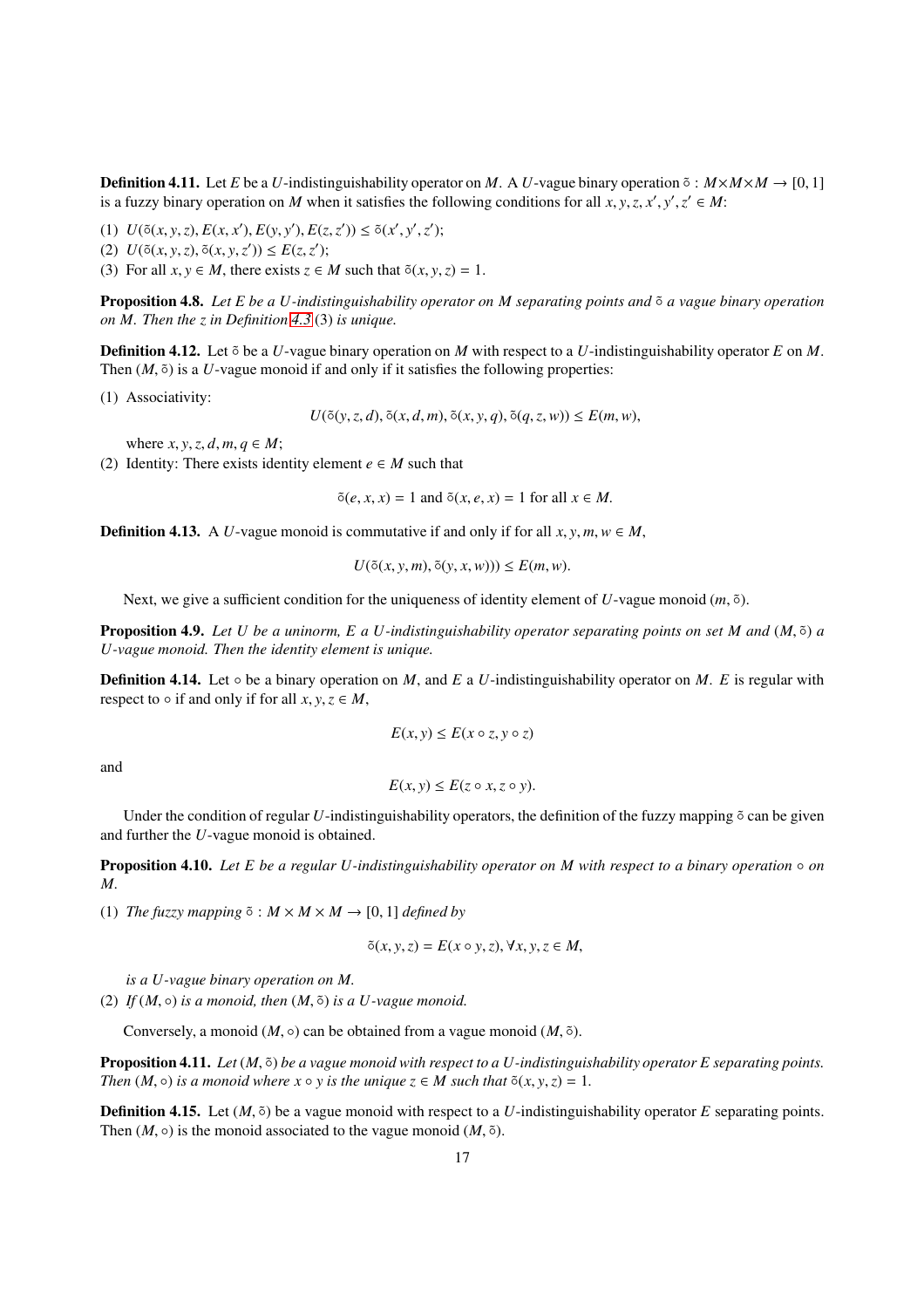Further, if *U* is a uninorm and  $(M, \circ)$  is a monoid, then there exist bijective maps between their *U*-vague monoids and regular *U*-indistinguishability operators and they can represent each other:

- $\tilde{o}(x, y, z) = E(x \circ y, z);$
- $E(x, y) = \tilde{o}(x, e, y)$ .

Regarding commutativity, the connection between  $(M, \tilde{\circ})$  and  $(M, \circ)$  is given.

Proposition 4.12. Let E be a U-indistinguishability operator separating points,  $(M, \tilde{\circ})$  a U-vague operation and  $(M, \circ)$  *its associated operation*  $(x \circ y = z$  *if and only if*  $\delta(x, y, z) = 1$ *). Then*  $(M, \delta)$  *is commutative if and only if*  $(M, \circ)$ *is commutative.*

### *4.4. Nullnorm vague monoid*

**Definition 4.16.** Let *F* be a nullnorm and *X* a set. A fuzzy relation  $E: X \times X \rightarrow [0, 1]$  is an *F*-indistinguishability operator, which satisfies the following conditions for all  $x, y, z \in X$ :

(1)  $E(x, x) = 1$ ; (2)  $E(x, y) = E(y, x);$ (3)  $F(E(x, y), E(y, z)) \le E(x, z).$ 

If  $E(x, y) = 1$  implies  $x = y$ , then it is said that *E* separates points.

**Definition 4.17.** Let *E* be an *F*-indistinguishability operator on *M*. An *F*-vague binary operation  $\tilde{\circ}$  :  $M \times M \times M \rightarrow$ [0, 1] is a fuzzy binary operation on *M* when it satisfies the following conditions for all *x*, *y*, *z*, *x'*, *y'*, *z'*  $\in$  *M*:

(1)  $F(\tilde{\circ}(x, y, z), E(x, x'), E(y, y'), E(z, z')) \leq \tilde{\circ}(x', y', z');$ (2)  $F(\tilde{\circ}(x, y, z), \tilde{\circ}(x, y, z')) \le E(z, z');$ (3) For all  $x, y \in M$  there exists  $z \in M$  such that  $\tilde{\circ}(x, y, z) = 1$ .

Proposition 4.13. *Let E be F-indistinguishability operator on M separating points and* ◦˜ *a vague binary operation on M. Then the z of Definition [4.3](#page-12-1) is unique.*

Definition 4.18. Let ˜◦ be an *F*-vague binary operation on *M* with respect to an *F*-indistinguishability operator *E* on *M*. Then  $(M, \tilde{\circ})$  is an *F*-vague monoid if and only if it satisfies the following properties.

(1) Associativity:

$$
F(\tilde{\circ}(y,z,d),\tilde{\circ}(x,d,m),\tilde{\circ}(x,y,q),\tilde{\circ}(q,z,w)) \le E(m,w),
$$

where  $x, y, z, d, m, q \in M$ .

(2) Identity: There exists identity element  $e \in M$  such that

$$
\tilde{\circ}(e, x, x) = 1 \text{ and } \tilde{\circ}(x, e, x) = 1 \text{ for all } x \in M.
$$

**Definition 4.19.** An *F*-vague monoid is commutative if and only if for all  $x, y, m, w \in M$ ,

 $F(\tilde{\circ}(x, y, m), \tilde{\circ}(y, x, w)) \leq E(m, w)$ .

Next, we give a sufficient condition for the uniqueness of identity element of *F*-vague monoid (*M*,  $\delta$ ).

Proposition 4.14. *Let F be nullnorm, E an F-indistinguishability operator separating points on set M and* (*M*, ◦˜) *an F-vague monoid. Then the identity element is unique.*

**Definition 4.20.** Let  $\circ$  be a binary operation on *M*, and *E* an *F*-indistinguishability operator on *M*. *E* is regular with respect to  $\circ$  if and only if for all  $x, y, z \in M$ ,

$$
E(x, y) \le E(x \circ z, y \circ z)
$$

and

 $E(x, y) \leq E(z \circ x, z \circ y).$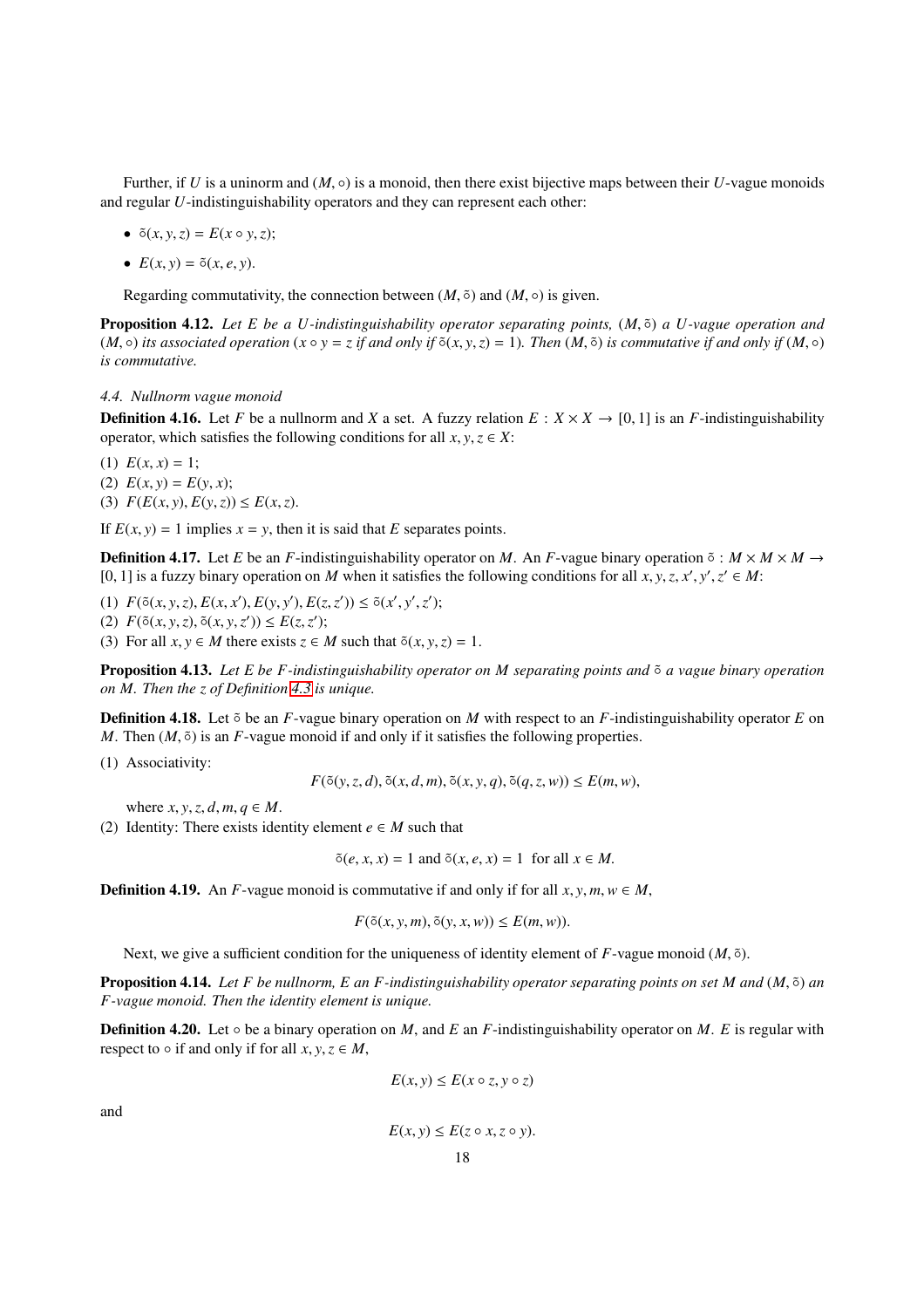Under the condition of regular *F*-indistinguishability operators, the definition of the fuzzy mapping  $\delta$  can be given and further the *F*-vague monoid is obtained.

Proposition 4.15. *Let E be a regular F-indistinguishability operator on M with respect to a binary operation* ◦ *on M.*

(1) *The fuzzy mapping*  $\tilde{\circ}$  :  $M \times M \times M \rightarrow [0, 1]$  *defined by* 

$$
\tilde{\circ}(x, y, z) = E(x \circ y, z), \forall x, y, z \in M,
$$

*is an F-vague binary operation on M.*

(2) *If*  $(M, \circ)$  *is a monoid, then*  $(M, \tilde{\circ})$  *is an F-vague monoid.* 

Conversely, a monoid  $(M, \circ)$  can be obtained from a vague monoid on  $(M, \tilde{\circ})$ .

**Proposition 4.16.** Let  $(M, \tilde{c})$  be a vague monoid with respect to an F-indistinguishability operator E separating *points. Then*  $(M, \circ)$  *is a monoid where*  $x \circ y$  *is the unique*  $z \in M$  *such that*  $\tilde{\circ}(x, y, z) = 1$ *.* 

**Definition 4.21.** Let  $(M, \tilde{\circ})$  be a vague monoid with respect to an *F*-indistinguishability operator *E* separating points. Then  $(M, \circ)$  is the monoid associated to the vague monoid  $(M, \tilde{\circ})$ .

Further, if *F* is a nullnorm and  $(M, \circ)$  is a monoid, then there exist bijective maps between their *F*-vague monoids and regular *F*-indistinguishability operators and they can represent each other:

- $\tilde{o}(x, y, z) = E(x \circ y, z);$
- $E(x, y) = \tilde{o}(x, e, y)$ .

Regarding commutativity, the connection between  $(M, \tilde{\circ})$  and  $(M, \circ)$  is given.

Proposition 4.17. Let E be an F-indistinguishability operator separating points,  $(M, \tilde{\circ})$  an F-vague operation and  $(M, \circ)$  *its associated operation*  $(x \circ y = z$  *if and only if*  $\delta(x, y, z) = 1$ *). Then*  $(M, \delta)$  *is commutative if and only if*  $(M, \circ)$ *is commutative.*

# <span id="page-18-0"></span>5. Concluding remarks

Comparing the difference between using *t*-norms and aggregation functions as defining criteria, we can get the following points.

- Notice that *t*-norm is a special aggregation function, substituting aggregate functions for *t*-norm can further generalize related properties. In the meantime, special aggregation functions such as uninorm and nullnorm can be brought in to expand the scope of this research.
- Despite losing control of the boundary conditions, the diversity of aggregation functions allows us to have more flexible options for dealing with related problems.

In the future, we intend to consider adding some properties such as archimedean and strictness to make more interesting and meaningful conclusions.

#### Acknowledgements

This research was supported by the National Natural Science Foundation of China (Grant no. 12101500), the Chinese Universities Scientific Fund (Grant no. 2452018054) and the College Students' Innovation and Entrepreneurship Training Program (Grant no. S202010712009).